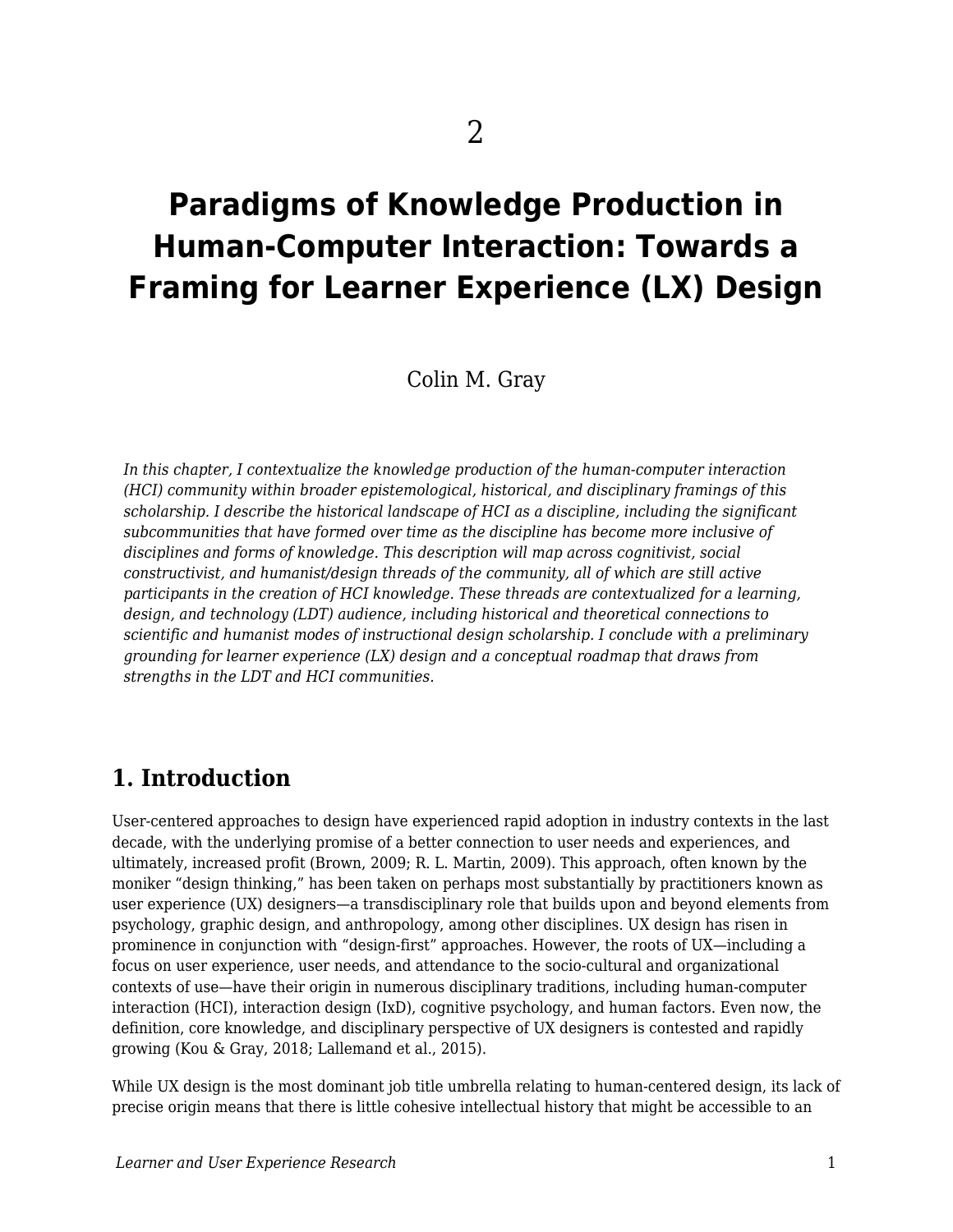instructional design audience. To account for this, I will focus on the HCI domain due to its importance and longevity in the study of interactions of people with technology, and due to its present role in theoretically informing many UX practices. I will frame this discussion specifically on knowledge production in HCI and the ontological and epistemological dimensions of that production that rest on disciplinary perspectives, concepts, and historical patterns of inquiry that use this perspective as a means of identifying connections and tensions with LDT scholarship and practice. By LDT, I refer both to communities of scholarship and practice that have relevance to learning theory, instructional theory, and the uptake of this knowledge in the creation of learner experiences in many educational forms and contexts, including informal learning, K-12 education, higher education, workforce development, and corporate training. Formal manifestations of LDT might include graduate programs in instructional design, instructional technology, educational technology, or the learning sciences.

In this chapter, I will set the stage for the emergence of a transdisciplinary learner experience (LX) designer role, attempting to align—or at the very least, raise—disciplinary perspectives from HCI, UX, and LDT. First, I will provide an overview of my positionality as a researcher and scholar in these communities, which may be useful in identifying points of overlap and also potentially lack of awareness to certain literature. Second, I will outline historical and current patterns of knowledge production and disciplinary engagement in HCI. Third, I will situate theories, concepts, and methods from HCI and UX perspectives that may have value from an LDT perspective. Fourth, I will offer a preliminary conceptual roadmap and grounding for the future LX design discipline. Through these sections, I intend to outline a means through which HCI scholarship might be contextualized and interpreted by instructional designers, connecting disparate conceptual and methodological vocabulary, while also providing a means of describing different epistemological orientations that impact the uptake of this knowledge.

### **2. Researcher Positionality**

As part of any critical praxis, it is important to recognize the experiences and disciplinary perspectives to which we relate, which vocabularies we rely upon, and where in turn these experiences and perspectives might introduce areas of weakness and strength in knowledge building. I currently do scholarship at the intersections of LDT, human-computer interaction (HCI), and design, with particular areas of focus in design education, ethics and social responsibility, translational science, and design practice. I earned a BS and MA in graphic design, with a strong focus on web development and new media, with overlapping interests in art history, art criticism, and semiotics. I was first introduced to the field of instructional design as an art director for a management consultancy, where I served as an art director, and later took on substantial responsibilities for learning strategy and technological implementation. Parallel to this work experience, I earned a MEd in educational technology, where I became familiar with learning theory and theories of instructional design. By the time I began my PhD in instructional systems technology in 2010, I had substantial familiarity with the nature of "real world" instructional design practice, but this experience did not resonate with my understanding of theories and knowledge building practices in the field. Through my work with my doctoral advisor, Elizabeth Boling, I began to explore the broader world of design theory and the role of design in LDT (Boling & Smith, 2018). In parallel, I discovered the world of HCI, which at Indiana University was—and still is—strongly linked to transdisciplinary design theory and practice. During my doctoral work, I had the opportunity to conduct studies and publish work in multiple areas of disciplinary focus, including HCI, design, and education, and it was through this set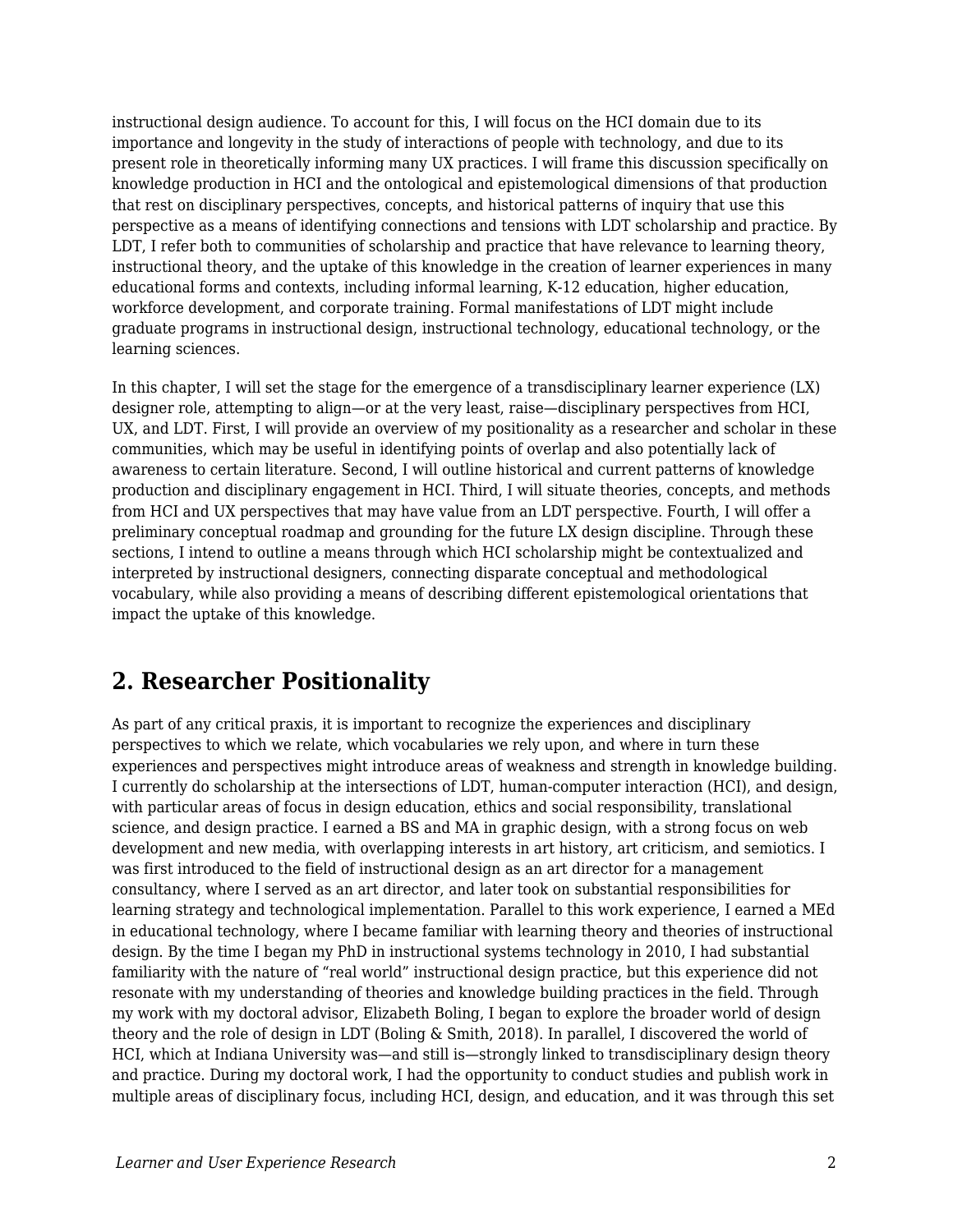of experiences that I began to identify opportunities for translational work between academia and practice, and in a transdisciplinary sense across, through, and above established disciplines.

I share this background to temper expectations regarding what perspectives I can account for, as well as to show the deeply subjective and experiential role that all of us occupy as researchers, instructors, and designers. To use Schön's (1990) language of repertoire, the vocabularies, theories, methods, concepts, and processes of each of these fields have left a unique imprint on my way of seeing the world and impacts my praxis in ways that are not even fully accessible to me (Boling et al., 2017). Thus, I will present one view of how HCI and LDT might productively be connected. You, the reader, will have to confront differing epistemological traditions, the difference in disciplinary patterns of knowledge production, and even the difference in philosophical and critical orientations and choose your own path forward. I will seek to leave behind the "breadcrumbs" of my own experience so you can find your own path through the literatures of these fields, with the goal of defining your own transdisciplinary practice.

## **3. HCI as a Discipline**

In the 1960s and 1970s, the need to engage everyday users in the operation of technological systems birthed the field of human-computer interaction (HCI), concretized through shared interest among cognitive psychologists, computer scientists, and human factors engineers. HCI has existed since this time under many different academic framings, including computer science, information science, human factors, and informatics. While the field has built extensive scholarly knowledge through conferences (most notably the ACM CHI Conference on Human Factors in Computing Systems, or "CHI"), the lack of undergraduate programs in the field have led to a lack of general awareness of this community, particularly within the educational community. Exacerbating this issue of awareness, HCI—like its computer science siblings—has historically prioritized conference publications, which are refereed at an equivalent level to journal articles in education and other fields. Thus, CHI conference publications and those of partner conferences (e.g., DIS, CSCW, Creativity and Cognition, UIST) are considered to contain the most rigorous knowledge in the HCI field. While the HCI community is not as large as the educational research community, writ large, the field is highly productive, with 647 full papers (roughly equivalent in prestige and rigor to journal papers in education) accepted at the 2020 CHI conference alone.

Given the modern awareness of UX Design, particularly in the rise of design approaches in industry, it is also important to situate UX within or in relation to HCI. First, while many UX designers are trained in graduate HCI or Information Science programs, these paths are not exclusive or predetermined; many UX designers originate in other fields, such as industrial design, graphic design, computer science, or marketing. Thus, many fields consider themselves to have some claim to UX, which is aligned with program offerings and common degree paths—made possible because UX in some ways is more of a philosophy than a concrete and objectively defined set of skills or theoretical perspectives. Second, while UX approaches and methods resonate strongly with trends of human-centered design within HCI, UX is not generally considered to be a subset of HCI, but rather a superset. This means that while HCI knowledge can often be seen as foundational to UX practice, many practitioners do their work quite ably without this full historical backdrop (Gray et al., 2014). Third, a gap in research and practice has resulted in a lack of resonance and awareness between the knowledge produced in academic settings, and the knowledge required to expertly inform expert practice. This gap, like those in many other fields, points towards mismatches in knowledge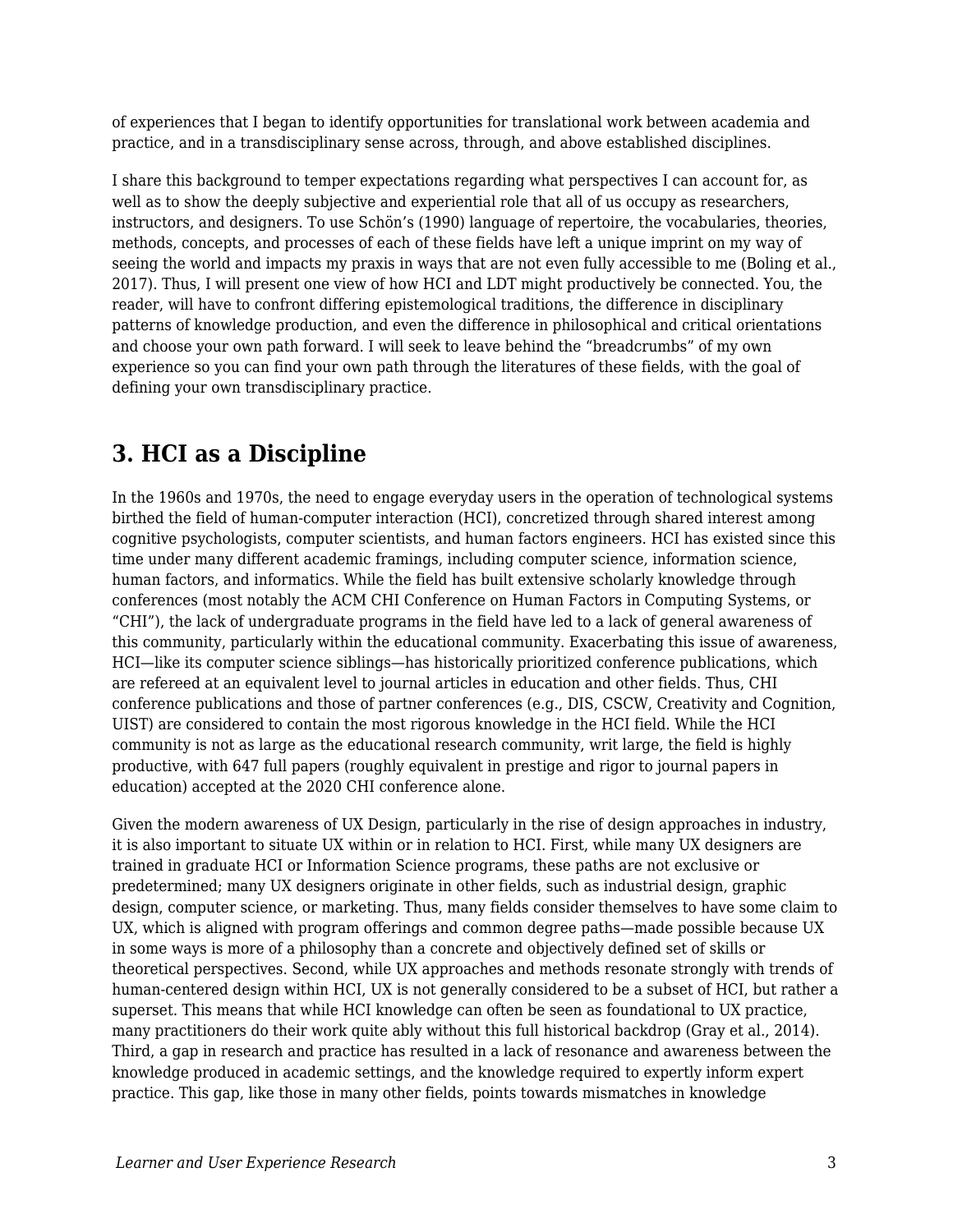generation, categorization, and eventual use (Colusso et al., 2019; Gray et al., 2014). For all of these reasons, I cannot present HCI knowledge production as a totalizing force over all of UX practice; instead, I position HCI as one of multiple traditions that might inform a future LX role, and one that I am perhaps uniquely positioned to share and contextualize to an LDT audience due to my educational background and research foci.

HCI has a long and tumultuous history, marked by the rapid rise of technological capability, the equally rapid uptake of technology in society, and the diversification of knowledge from scholars who have introduced theoretical and conceptual lenses from a range of disciplinary perspectives. These expansions of the field over time have been theorized by multiple scholars using the language of "waves" and/or "paradigms" (Table 1). While each of these mapping approaches is reductionist in at least one dimension, these accounts of HCI scholarship may help to establish the types of perspectives that the field has historically valued, and the epistemological orientation of the knowledge generated through a given perspective. In consolidating these differing perspectives, one might be tempted to see certain perspectives as more "evolved" than others, or to think that—like Kuhnian shifts—certain perspectives are no longer in vogue. In contemporary HCI scholarship, knowledge is still produced in all three paradigms, waves, and sets of typical theoretical approaches. At the annual CHI conference, papers stemming from all three of these traditions are present, and valued for their respective merits by subsets of the overall community. However, the boundaries and field of view of each perspective are still epistemologically and ontologically limited. As Harrison et al. (2007) articulate: "The 1st and 2nd paradigms emphasize the importance of objective knowledge. The 3rd paradigm, in contrast, sees knowledge as arising from situated viewpoints in the world and often sees the dominant focus on objective knowledge as suspect in riding roughshod over the complexities of multiple perspectives at the scene of action" (p. 13). Thus, we can see the continued value of engineering-focused perspectives suggested by the 1st wave, while also identifying new opportunities when engaging in humanistic approaches in a 3rd wave stance (Bardzell & Bardzell, 2015).

#### **Table 1**

#### *Historical and Conceptual Alignment of Paradigms, Waves, and Typical Theoretical Approaches in HCI*

|                                                                  | One                                                                                                            | Two                                                                                                                                                                | Three                                                                                                                                                                       |
|------------------------------------------------------------------|----------------------------------------------------------------------------------------------------------------|--------------------------------------------------------------------------------------------------------------------------------------------------------------------|-----------------------------------------------------------------------------------------------------------------------------------------------------------------------------|
| Paradigms (adapted<br>from Harrison et al.,<br>2011, 2007)       | Interaction as "man-<br>machine coupling," with a<br>focus on optimizing fit<br>between person and<br>machine. | Interaction as information<br>communication, with a focus on<br>optimizing accuracy and efficiency<br>of information transfer.                                     | Interaction as phenomenologically<br>situated, with a focus on support for<br>situated action in the world.                                                                 |
| Bannon, 1995;<br>Bødker, 2006)                                   | Waves (adapted from Individuals "rationally"<br>operate technological<br>systems to accomplish<br>work tasks.  | Groups work together with a<br>collection of applications, primarily<br>in work settings and through<br>interaction in well-established<br>communities of practice | Interaction moves from the workplace to<br>our homes and everyday lives and<br>culture. This interaction is increasingly<br>non-work, non-purposeful, and non-<br>rational. |
| Typical theoretical<br>approaches (adapted<br>from Rogers, 2012) | • Cognitive modeling<br>• Human factors                                                                        | • External cognition<br>• Distributed cognition<br>• Ecological psychology<br>• Ethnography and<br>ethnomethodology<br>• Situated action<br>• Activity theory      | $\cdot$ Embodiment<br>• Experience<br>• Design<br>• Cultural studies<br>• Critical theory, queer theory, feminist<br>theory, post-colonial theory, post-<br>humanism        |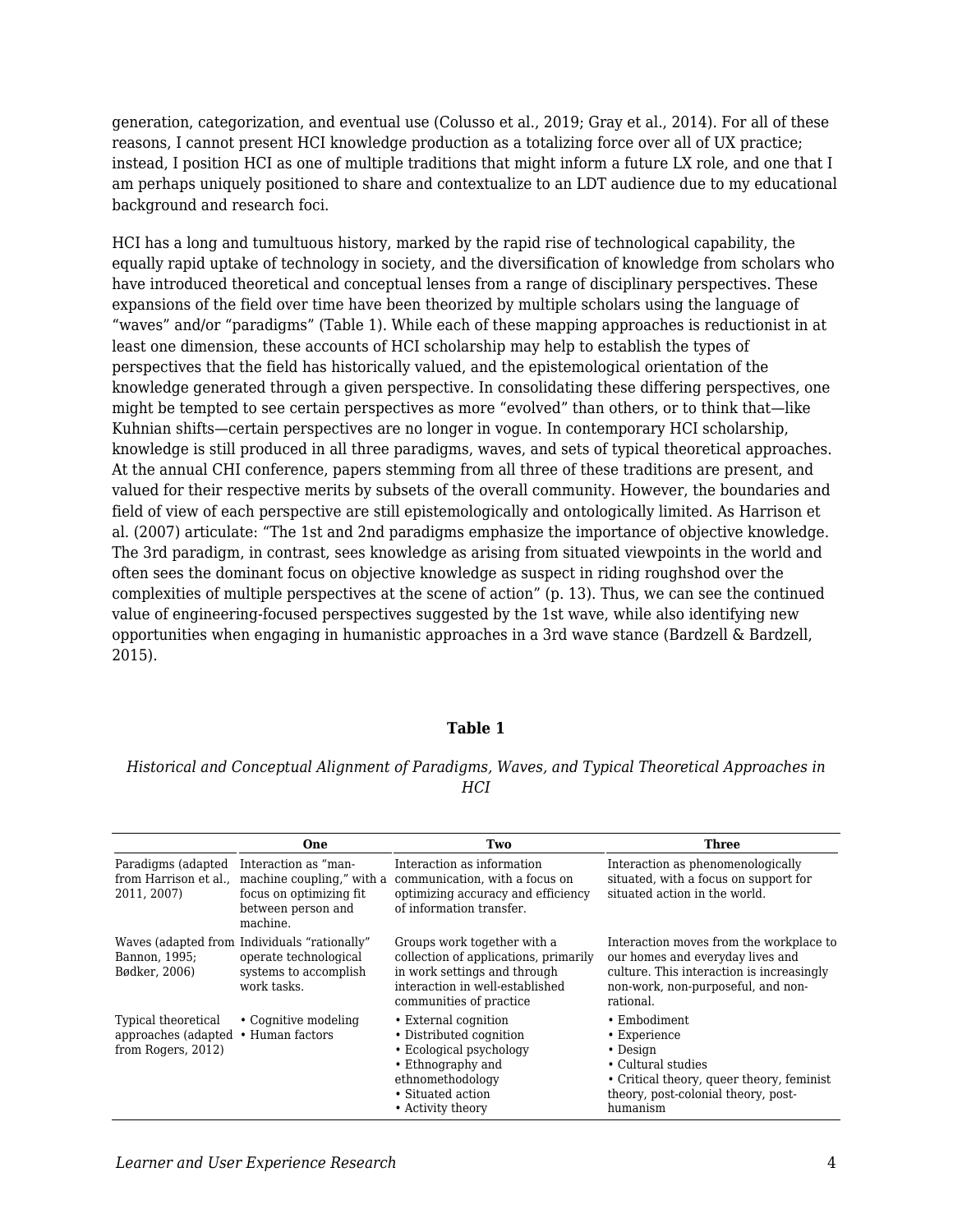The interaction(s) among these perspectives is, in many ways, the greatest potential strength of HCI as a field. New paradigms may illuminate hidden concerns in other paradigms; some paradigms might reframe issues such that approaches taken within other paradigms are seen to be inappropriate or ill-structured. And ultimately, the reframing of HCI outcomes as being designed has shifted priorities from experimentally verifiable and objective knowledge (e.g., 2nd wave or paradigm) to socially and culturally defined subjective knowledge (e.g., 3rd wave or paradigm). For instance, while design knowledge in the second wave is primarily concerned with guidelines or prescriptions that are repeatable regardless of context or user, design knowledge in the third wave encapsulates multiple types of knowledge (cf. intermediate-level knowledge; Löwgren, 2013) that are under the control of the designer and the decisions that she chooses to make. Thus, Harrison et al. (2007) position this change in perspective as a shift from "verified design and evaluation methods" to "a palette of situated design and evaluation strategies." This view of design activity and the heightened role of the designer is resonant with recent work in the LDT community describing the subjective-yet-professional role of the designer in creating the not-yet-existing (e.g., Boling et al., 2017; Gray et al., 2015).

An example might be helpful in drawing distinctions—and potential connections—across these three waves or paradigms. Consider the design of a tool to encourage communication among individuals. In the first wave or paradigm, this would automatically be assumed to take place within a work setting, since this performance dimension was initially the center of the field. Rather than considering communication as emergent or situated, the focus would be on optimizing fit between person and machine, with the metaphor of human as a machinist "cog" as the primary metaphorical framing. In this context, it is difficult to engage with any philosophical position other than that of efficiency or speed of production. If the human is a cog—and often as a solitary actor working in tandem with a larger machine—then the goal should be to optimize fit and remove any barriers to increased efficiency, and thus any focus of encouraging communication would have to focus on the working of humans as rational actors (Card et al., 1983). This might feel most similar in approach to programmed instruction or cognitivist approaches to learning which value recall or speed of instructional progress. In the second wave or paradigm, improvements in communication would still most likely be presented in a work context, although the role of communication might shift from merely being efficient to perhaps creating a sense of belonging. Building upon theories from sociology and anthropology, the designer might identify opportunities to build team cohesion both in person and across distance (G. Olson & Olson, 2000), while also attending to the accuracy and efficiency of communication capability. In this context, the focus is still on improving work practices, but the social role of human actors is more dominant, and the agency of users to orchestrate their own experiences begins to be foregrounded. This might feel similar to most constructivist or learnerfocused efforts in an educational context, where the agency and unique role of the student is valued alongside their ability to attain educational goals. In the third wave or paradigm, communication might be supported in a variety of contexts—from performing one's identity on SnapChat (McRoberts et al., 2017), to the "umbrella movement" that encouraged local democracy in Hong Kong (Kou et al., 2017), to the ability to communicate with one's romantic partner across continents (Sengers et al., 2005), to supporting communication among sex workers in order to identify bad actors (Strohmayer et al., 2019). In each of these contexts, the meaning and importance of communication might differ, resulting in contextually, socially, culturally, and interactionally-bound differences in design, adaptation, and use. This work may require the researcher to take on an activist role by attending to power differences, marginalized communities, or even issues of policy or illegal behaviors. In this context, the subjective qualities of interpretation, experience, and embodiment are foregrounded, with other elements such as technical feasibility, efficiency, or fidelity assumed to be present. This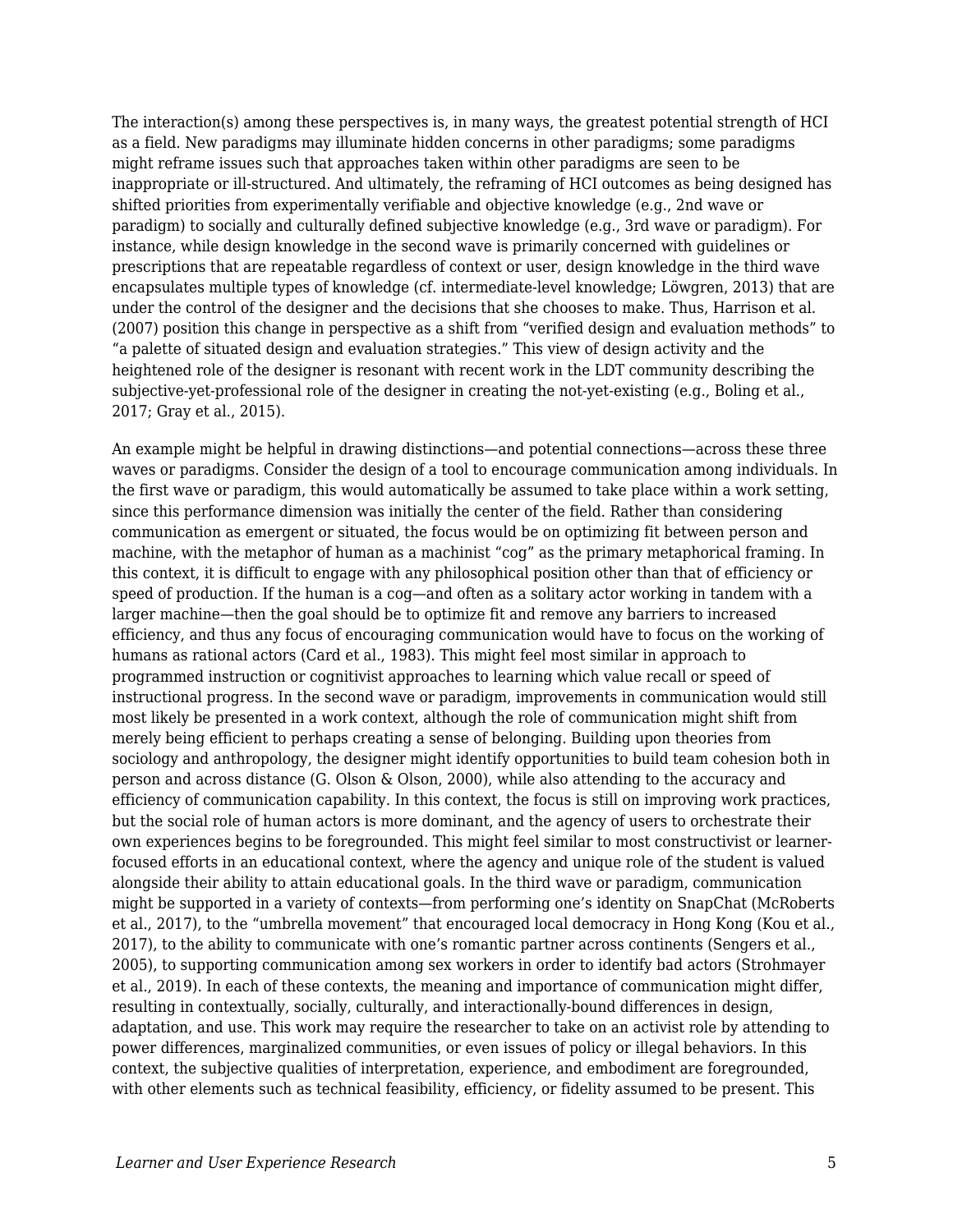type of work is rising in prominence in educational contexts, primarily in relation to underrepresented groups or social justice, where the lived experience of learners is valued on its own merits and not just in relation to imposed standards.

In summary, HCI as a field can be seen as distinct from, yet related to UX design practice. HCI scholarship includes conceptual and methodological contributions from a range of disciplinary and epistemological perspectives, each of which is limited in scope, generalizability, and resonance with the complexity of everyday life. It is in the cross-section of these approaches—from computation, technological capability, and humanism—that the user and their needs can be identified and acted upon.

# **4. Building Connections to Relevant Instructional Design Scholarship and Concepts**

As the previous section describes, HCI scholarship exists across a range of disciplinary and epistemological perspectives, which have been continuously reinforced and extended over the past three decades. This pattern of disciplinary inclusivity and translation is substantially different from the relatively isolated intellectual position of the LDT community over the same period (see Smith & Boling, 2009, for an example of this isolation in relation to design terminology and theory). Thus, while the LDT community has focused largely on issues relating to design process (see Branch, 2009; Gibbons et al., 1996, for some of these historical roots), the larger design community—and by extension, HCI scholars—have sought to create and disseminate design methods. ADDIE and its many derivatives focus on an overarching theory of praxis (Branch, 2009), while design disciplines more broadly construed (and as adopted in HCI, often) focus on the idea of method (Gray, 2016). This is evident through supporting texts (B. Martin & Hanington, 2012) and through a focus on method development in the HCI literature, although not always with successful adoption in practice (e.g., Roedl & Stolterman, 2013). While traditional views of theory and knowledge still tend to dominate LDT scholarship and practices, there is increasing engagement with other disciplinary communities such as HCI, particularly in the learning sciences.

I provide a brief comparison of process "stages" commonly used in LDT and methods that are commonly in use in HCI and UX practice in Table 2 as an example of this difference in language. While ADDIE is inherently limiting (see relevant critiques from Boling & Gray, 2014; Smith & Boling, 2009), drawing parallels between disciplinary perspectives is useful in highlighting the methodsfocused language of UX across a range of potential design moves. The rich array of methods used opportunistically across multiple design "phases" or "stages" also indicates a particular focus on the lived experience and context of everyday users across the design engagement that is not easily captured in a typical ID phase or method (e.g., learner analysis; Gray, 2015). Much of this richness of method is the result of the stronger modern alignment of HCI and UX practices with methods developed across numerous design disciplines (see B. Martin & Hanington, 2012, for a widelyadopted compendium of these methods), as compared to the relatively weak notions of design that are common in LDT (Smith & Boling, 2009). These views of design and design process have the potential to diverge in unproductive ways—as instructional designers seek to work with UX or HCI practitioners—if they are not recognized and reconciled. Part of this reconciliation is a further engagement in the research-practice divide and the differing definitions and conceptual vocabulary that describes design activity. This dialogue and conversation is still in nascent stages in the HCI community (Brier et al., 2017; Gray et al., 2014; Reeves et al., 2018), and is in its beginning stages in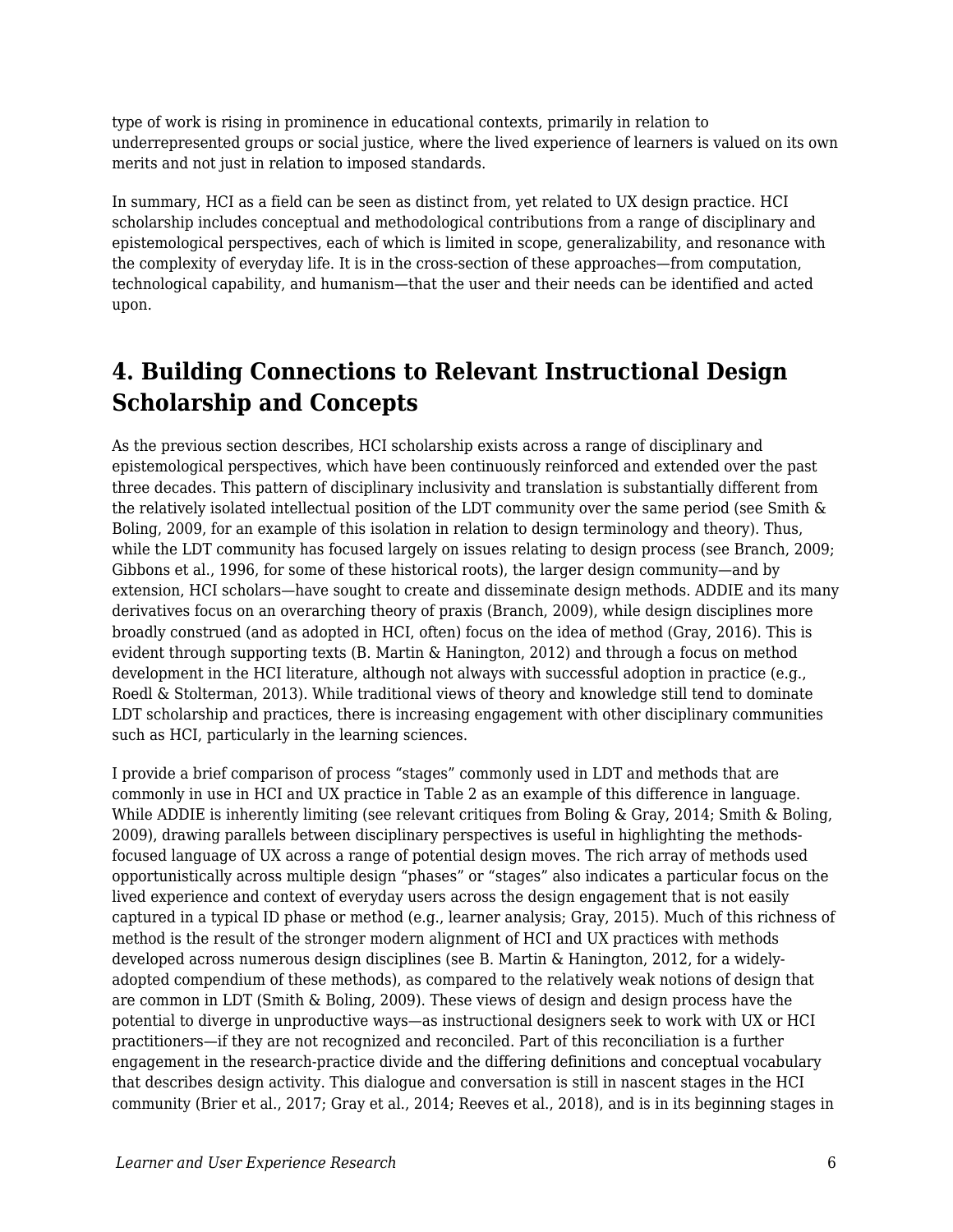the LDT community (Boling et al., 2017; Gray et al., 2015; Smith & Boling, 2009).

#### **Table 2**

*Brief Comparison of Process Language from Instructional Design With HCI or UX Methods/Concepts*

| <b>ID Process Stages</b>                | <b>Examples of HCI or UX Methods or Concept<sup>a</sup></b>                                                                                                                                                                                                                                    |  |
|-----------------------------------------|------------------------------------------------------------------------------------------------------------------------------------------------------------------------------------------------------------------------------------------------------------------------------------------------|--|
| Analysis                                | User research (as an umbrella term)<br>• Personas (Marsden & Pröbster, 2019)<br>• Scenarios<br>• Contextual inquiry (Beyer & Holtzblatt, 1998)<br>• Ethnographic engagement<br>• Interviews                                                                                                    |  |
| Design<br>Development<br>Implementation | • Prototyping (Lim et al., 2008)<br>- Sketching<br>- Wireframing<br>- Medium to high fidelity<br>• Problem framing (Dorst, 2015)<br>• Probes (Wallace et al., 2013)<br>• Deployment studies (Chilana et al., 2011)                                                                             |  |
| Evaluation                              | User testing (as an umbrella term)<br>• Usability testing (Dumas & Redish, 1999; Reeves, 2019)<br>• Cognitive walkthrough (Wharton et al., 1994)<br>• Experience sampling (Hektner et al., 2007)<br>• Wizard of Oz (Dahlbäck et al., 1993)<br>• Experience prototyping (Buchenau & Suri, 2000) |  |

<sup>a</sup> Any methods not directly referenced can be found in compendia of methods such as the work of B. Martin & Hanington (2012).

Following on from this contrast between process and method, there are also larger vocabulary misalignments that make movement across and within HCI and LDT disciplines problematic. While this is a known issue relating to transdisciplinary research and practice (Blevis & Stolterman, 2009; Gray & Fernandez, 2018), recognizing areas of overlap and disconnect is an important starting place to building knowledge at the inter- and trans-disciplinary levels. As noted in Table 3, there are some areas of conceptual alignment among HCI/UX and LDT. For instance, both fields have used Dewey's notion of pragmatist aesthetics (e.g., Dewey, 1934/2005) to guide user/learner experiences, and both have a range of scholarship types with differing standards of rigor, differing outcomes, and different potential use cases. There are also areas with potential for alignment which, if undertaken without epistemological investigation, could result in false equivalency. For instance, while principles and best practices from LDT can easily be found in Löwgren's (2013) notion of intermediate-level knowledge, drawing an equivalency without attending to overarching notions of design knowledge and the relationship of these knowledge types to theory or precedent knowledge could result in improper conclusions. Finally, there are areas where each field has gaps that are well-covered by other fields. For instance, the use of participatory design and co-design approaches in HCI/UX has facilitated new modes of engagement with end users that is not present in traditional LDT scholarship. Similarly, the focus on learning and instructional theory in the LDT community does not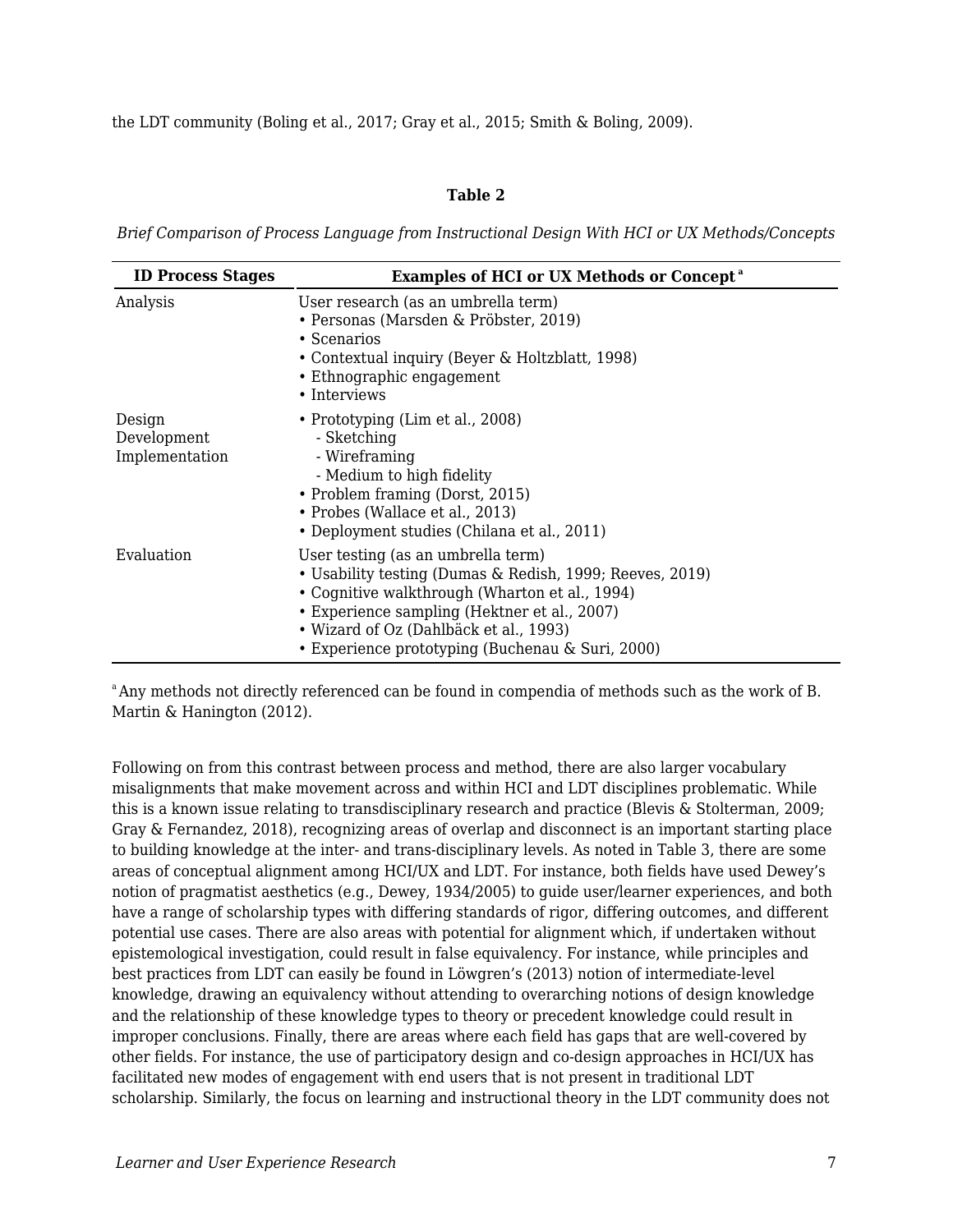have a strong equivalent in the HCI/UX community. In this latter case, we might probe historical examples to see where current opportunities might lie. For example, in the early days of desktop computing, Carroll and colleagues generated the "training wheels" model of instruction to encourage active exploration and early failure (Carroll & Carrithers, 1984), leading to the theory of minimalist instruction. Although this theory was introduced in an HCI context, it only had a lasting impact in the LDT context, aside from a brief reintroduction by a recent student of mine in relation to mobile onboarding experiences (Strahm et al., 2018). Thus, we can see the barriers between these concepts—and their potential for uptake in the alternate disciplinary context—as permeable, but requiring translational effort and awareness of the knowledge production norms of all relevant communities.

There is also a potential for alignment in a discussion of research methods more broadly. While multiple forms of research design are common, both in education and in HCI contexts, there are notable differences as well (see J. S. Olson & Kellogg, 2014, for an overview of research methods for an HCI audience). While LDT conceptions of research are primarily attached to formative and summative evaluation or related to patterns of implementation or adoption, HCI and UX researchers view research approaches more broadly in ways that may seem diffuse or unrecognizable as research to the LDT community. Drawing from Table 2, HCI researchers commonly use intermediate or final prototypes to elicit user feedback, but the temporal positioning of these engagements can vary broadly. For instance, a probe might be used as a means of identifying situational or contextual characteristics of user groups—a material artifact that can then engage users in sensemaking that is valuable for further work. One example of this is Chatting and colleagues' (2017) use of mobile phone sensors to create customized probes to interrogate family socializing and interaction practices and inform further research and technological development. While the probes themselves look complete, they are merely props through which to gain user involvement and feedback. In contrast, deployment studies can be used to gain summative feedback on the creation of a designed system by end users. But this need not be in the service of a "shippable" product. As an example of the indeterminacy of even a final product, Odom and colleagues (2019) created a highly polished sound system called Olly that was deployed into users' homes for an extended period of time. This system was intended to engage users in considering concepts of "slowness" and data, with the goal not of finalizing a system for production, but rather as a means of creating an interactive vocabulary to engage with in future design work. These two examples of probes and deployment materials have much in common and serve as two examples of research through design (RtD)—whereby the researcher/designer studies their own practices of both creation and engagement with users to enrich foundational concepts and vocabulary for future work. While there are some parallels with RtD and design-based research (DBR) common within educational research, the epistemological traditions that allowed these approaches to emerge in HCI and LDT, respectively, are quite different. While DBR is intended primarily as a set of design activities with scientific outputs (i.e., theory generation) as a goal, RtD originates in the practice of art and design, and does not generally result in the generation of theory. Instead, RtD results in a more situated and phenomenologically-aware set of practices and vocabulary, which may also then point to opportunities for the generation of theory (Bardzell et al., 2015).

#### **Table 3**

*Brief Comparison of Terminology With ID/Educational Origins and HCI/UX Origins*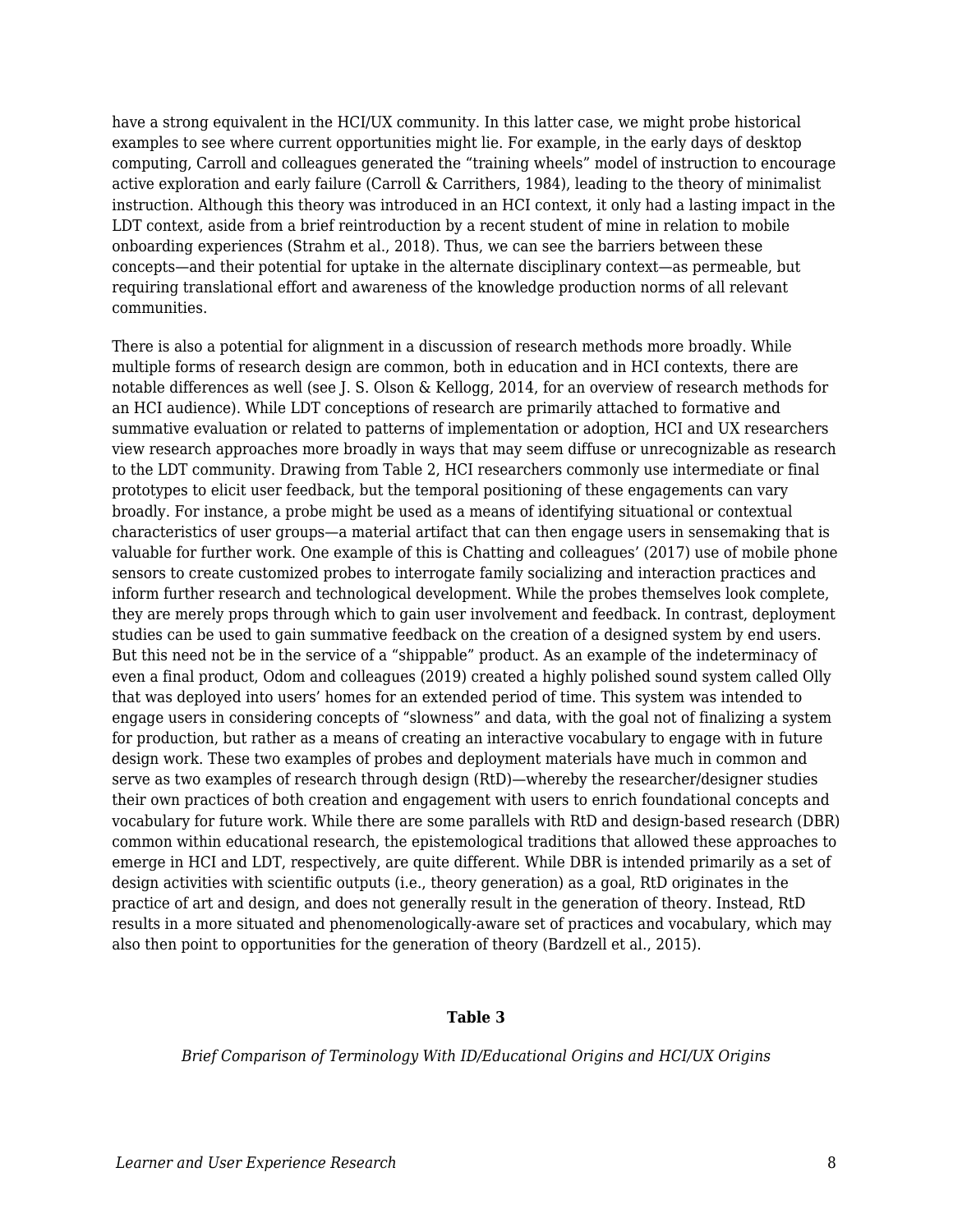| <b>ID or Educational Research Concept</b>                                                     | <b>HCI</b> or UX Concept                                                                                                                                                     |
|-----------------------------------------------------------------------------------------------|------------------------------------------------------------------------------------------------------------------------------------------------------------------------------|
| Learning as aesthetic experience (Parrish,<br>2009, 2013)                                     | Technology engagement as aesthetic experience (Wright)<br>$\&$ McCarthy, 2004)                                                                                               |
| Design-based research (Wang & Hannafin,<br>$2005$ ) + Design cases (Boling, 2010)             | Research through Design (RtD) <sup>a</sup> (Zimmerman et al.,<br>2007)                                                                                                       |
| Study of design practices (Boling et al.,<br>2017; Boling & Gray, 2014; Gray et al.,<br>2015) | Practice-led research (Kuutti & Bannon, 2014)                                                                                                                                |
| Principles, best practices, and formative<br>research (Reigeluth & Frick, 1999)               | Intermediate-level knowledge (Löwgren, 2013)                                                                                                                                 |
| N/A <sup>b</sup>                                                                              | Participatory design (McCarthy & Wright, 2015) and Co-<br>design (Sanders & Stappers, 2008)                                                                                  |
| N/A <sup>b</sup>                                                                              | Critical design (Bardzell & Bardzell, 2013), speculative<br>design (Dunne & Raby, 2013; Elsden et al., 2017), and<br>design fictions (Blythe, 2014; Lindley & Coulton, 2016) |
| Learning and instructional theory<br>(Reigeluth, 2013)                                        | N/A <sup>b</sup>                                                                                                                                                             |

<sup>a</sup>While RtD is aligned with DBR, the aims and design knowledge gained through RtD varies substantially from common DBR implementation due to underlying understandings of design theory and design knowledge.

 $\mu$ This implies that there is no strong intellectual tradition, although isolated examples may exist.

Table 3 also provides potential insight into substantial research gaps in the LDT space, and narrower or different conceptual gaps in the HCI or UX literature. I wish to call attention to two specific areas where there is almost no research presence: (a) participatory and co-design approaches, and (b) critical and speculative work. Participatory design (PD) and co-design are philosophically aligned methodologies that aim to enable everyday people to engage in design processes in ways that value their lived experience and flatten traditional structures of power or hierarchy. PD in particular has activist and social justice roots in 1970s Scandinavia; as a result, PD seeks to not only identify stakeholders that may have a "stake" in the system being designed but also to identify those individuals who may not yet have a seat at the table (Simonsen & Robertson, 2012). In HCI contexts, participatory approaches have been used to engage marginalized populations such as rural LGBTQ+ youth (Hardy & Vargas, 2019), more fully involve a range of individuals in citizen science work (Qaurooni et al., 2016), and include women's voices in the design of breast pumps (D'Ignazio et al., 2016). The vocabulary of participation and inclusivity is present in the broader educational literature, but is discussed infrequently in an LDT context, and is almost completely lacking in explicit support through design processes and methods. In an extension of this critically-oriented approach to design activity, critical and speculative work has also risen in prominence in HCI scholarship as a way of identifying potential future social impact, calling attention to inequity, and encouraging dialogue and social activism. In HCI contexts, this research approach has been used to interrogate gender and design through an analysis of the Menstruation Machine (Bardzell et al., 2015), foreground worker rights and the limits of the quantified self (Toombs, 2014), or even to investigate how lawn-mowing robots could be caring members of a community in the year 2040 (Toombs et al., 2020). While some critical and speculative fiction research might appear trivial or even silly, its goal is to uncover,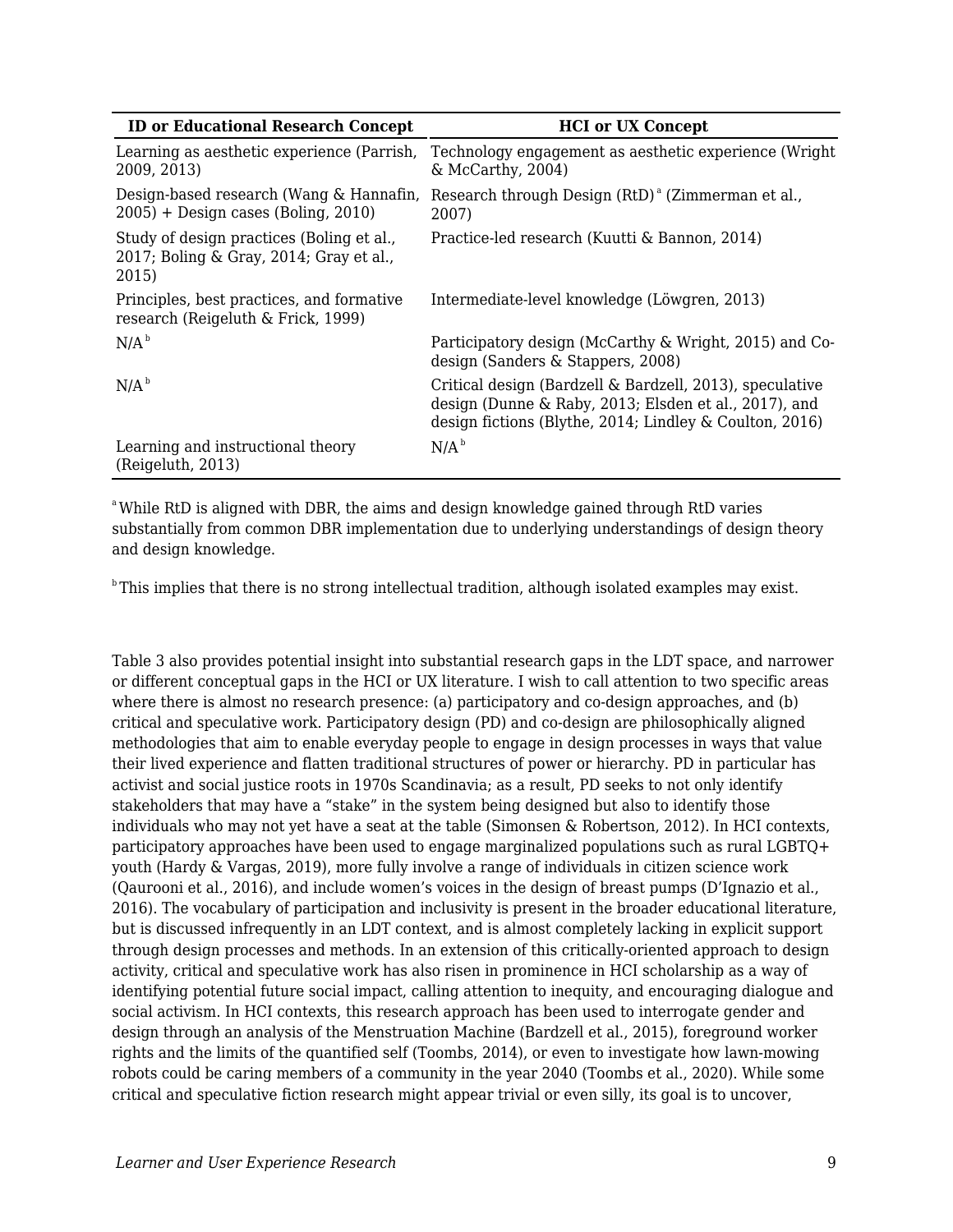displace, or bring into language structures that designers need to attend to now and in the future. This space is largely unexplored in an LDT context, even while privacy threats are rising in areas such as learning analytics, which could be productively explored through creative and defamiliarizing methods such as critical design and speculative design fictions (Gray & Boling, 2016).

## **5. Toward a Definition of Learner Experience (LX) Design**

Building on the disciplinary perspectives—including both gaps and opportunities—of LDT and HCI/UX, there are noticeable areas of overlap in perspective and approach which may indicate conceptual boundaries for a future Learner Experience (LX) design role. As is already the case with UX design, job roles and titles have quickly outpaced the academic community and means of formal preparation (Kilgore, 2016). Thus, while I cannot propose to define the field in relation to its present or future form, I do wish to offer a set of guiding principles which may be worthwhile to consider as practitioners and academics alike shape the field and offer formal educational preparation in the future.

As a starting point, I come from a combination of design, education, and HCI traditions, and view design activity as inherently always already about learning. Whenever we engage with what Nelson and Stolterman (2012) term the "not-yet-existing," we must rely on our prior experience and our ability to learn something new in order to make sense of and use that new designed artifact. Thus, the drive in UX design to make experiences feel "intuitive" could merely be seen as a restatement of learning outcomes and objectives. In this spirit, I propose some existing areas of alignment that could be exploited as a conceptual pathway towards LX:

- 1. Designing for aesthetic experience, not just recall or performance in traditional framings. Rather than focusing primarily—or only—on learner performance through measures which are presumed to be objective, build upon notions of learner agency and lived experience from critical pedagogy and aesthetic experience to encourage the creation of meaningful, situated, and memorable learning experiences. Rather than assuming the only philosophy of instructional design to be the creation of "efficient, effective, and appealing" experiences (Merrill et al., 1996), consider other alternative philosophies that may resonate more with the lived experience—socially, culturally, and experientially—of particular groups of humans that wish to learn.
- 2. Considering the acquisition and performance of knowledge in real life/authentic contexts (cf. plans and situated actions; Suchman, 1987). Rather than assuming that education or learning must occur in certain settings or through predictable learner and instructor roles, identify opportunities for learners to engage in processes of self discovery, co-construction, and empowerment. This requires investigation into the lived experiences, mental models, systems of structural oppression which learners might exist within, and the identification of learning systems that address relevant gaps or opportunities in ways that resonate with this subjective experience.
- 3. Queering, reformulating, and empowering the user/learner while attending to the impact on the larger social, cultural, and environmental context(s). Rather than assuming that learners have similar characteristics and experiences, which often advantages certain types of students in powerful structural ways, identify mechanisms whereby learning experiences can value unique and subjective learner qualities. By recognizing alternate modes of learning—and their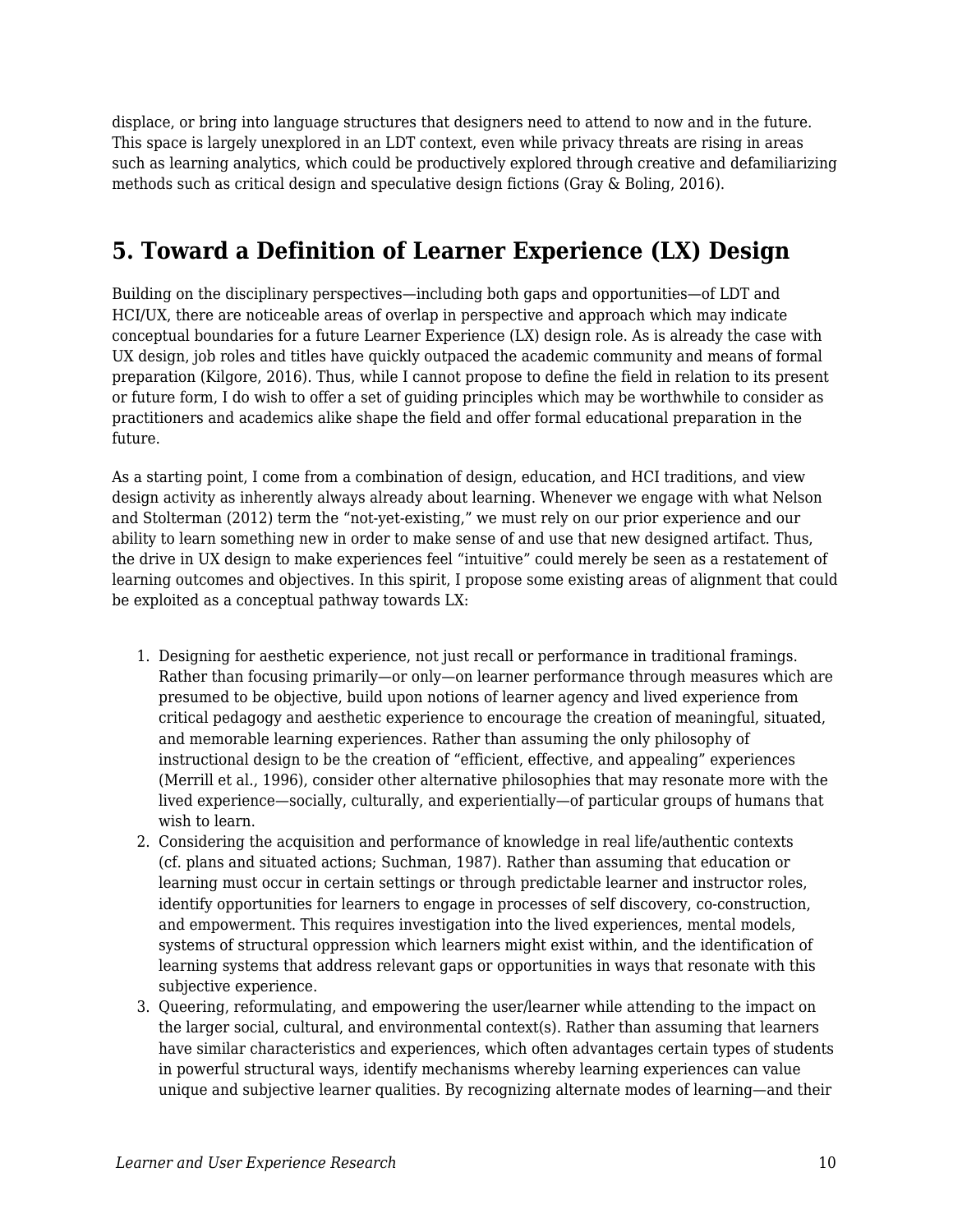potential for broader social outcomes—new classes of learners that have been traditionally disenfranchised may find the space to thrive and become empowered.

4. Framing design as inherently situated, conducted through a designer's character and knowledge, and viewed as a "third way" or specific epistemological perspective that allows for inquiry and action. Rather than positioning design activity as monolithic and defined primarily as "modifications to the model," identify ways in which the designer assumes responsibility for the near- and long-term social impact of their work (Gray & Boling, 2016) in ways that are reflexive, situated, and guided by multiple forms of design knowledge that may arise from multiple disciplinary traditions and epistemologies.

If design is really already about learning, how can LX designers help, and what should the boundaries of their practice be? Should LX designers deal primarily with situations where the learning is unintentional, unstructured, or informal and leave traditional instructional designers to deal with formal learning design challenges? Should LX become an umbrella that is a superset of traditional ID practice, offering new space to play and explore at the intersections with UX and HCI? Wherever the field and the future role of LX lands, this chapter should facilitate an interrogation of knowledge types, disciplinary perspectives, and epistemological perspectives across HCI and LDT communities that will be useful in reading the other chapters in this book.

### **References**

- Bannon, L. J. (1995). From human factors to human actors: The role of psychology and humancomputer interaction studies in system design. In R. M. Baecker, J. Grudin, W. A. S. Buxton, & S. Greenberg (Eds.), *Readings in human–computer interaction* (pp. 205–214). Morgan Kaufmann. [https://edtechbooks.org/-FNbJ](https://doi.org/10.1016/B978-0-08-051574-8.50024-8)
- Bardzell, J., & Bardzell, S. (2013). What is "critical" about critical design? *CHI '13*: *Proceedings of the SIGCHI conference on human factors in computing systems* (pp. 3297–3306). ACM. [https://edtechbooks.org/-Etut](https://doi.org/10.1145/2470654.2466451)
- Bardzell, J., & Bardzell, S. (2015). *Humanistic HCI* (Vol. 8, pp. 1–185). Morgan Claypool Publishers. [https://edtechbooks.org/-IVtj](https://doi.org/10.2200/S00664ED1V01Y201508HCI031)
- Bardzell, J., Bardzell, S., & Koefoed Hansen, L. (2015). Immodest proposals: Research through design and knowledge. *CHI '15: Proceedings of the 33rd Annual ACM conference on human factors in computing systems* (pp. 2093–2102). ACM. [https://edtechbooks.org/-dUc](https://doi.org/10.1145/2702123.2702400)
- Beyer, H., & Holtzblatt, K. (1998). *Contextual design: Defining customer-centered systems*. Morgan Kaufmann.
- Blevis, E., & Stolterman, E. (2009). Transcending disciplinary boundaries in interaction design. *Interactions, 16*(5), 48–51. [https://edtechbooks.org/-Zqcs](https://doi.org/10.1145/1572626.1572636)
- Blythe, M. (2014). Research through design fiction: Narrative in real and imaginary abstracts. *CHI '14: Proceedings of the SIGCHI conference on human factors in computing systems* (pp. 703–712). ACM. [https://edtechbooks.org/-kZG](https://doi.org/10.1145/2556288.2557098)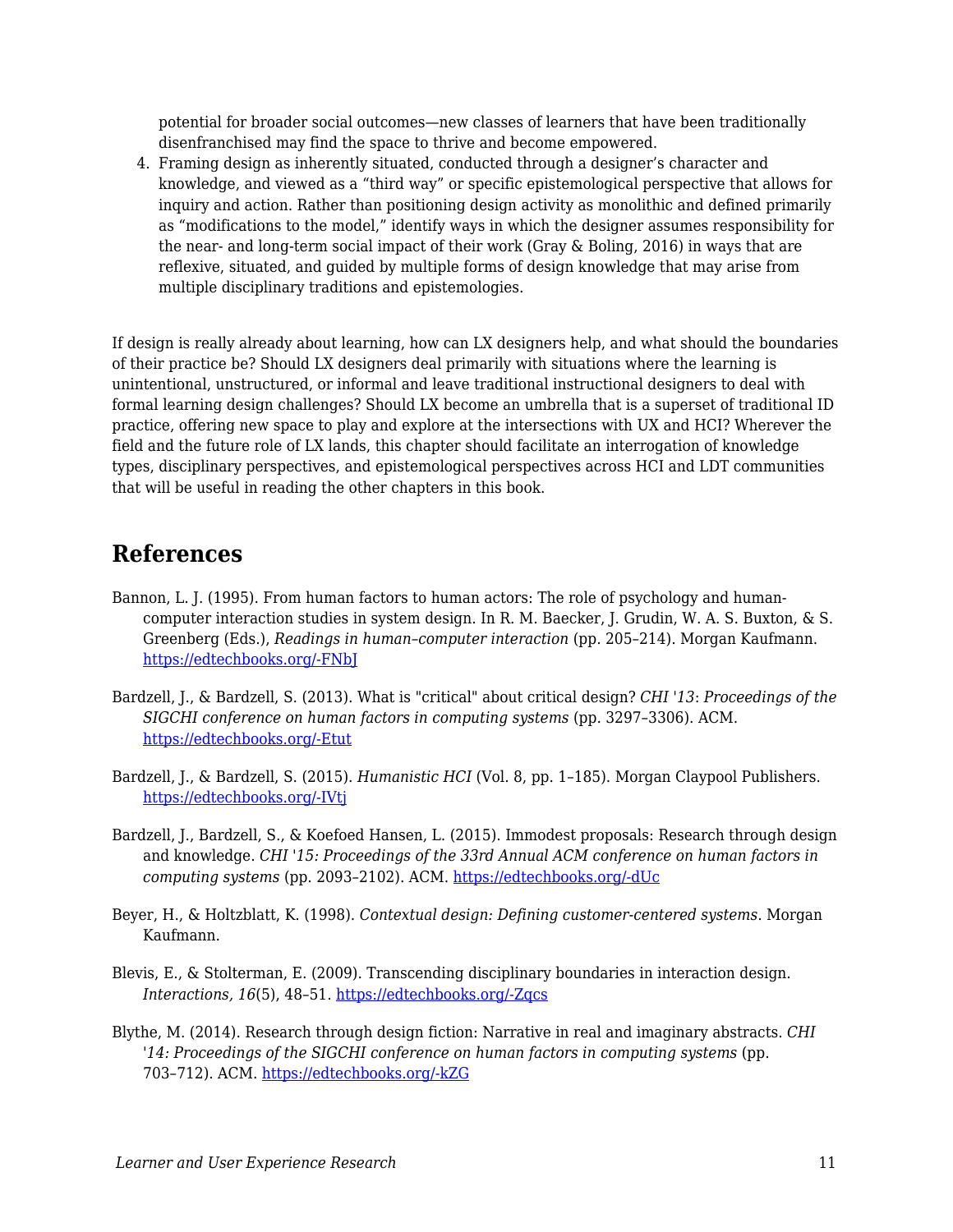- Bødker, S. (2006). When second wave HCI meets third wave challenges. *NordiCHI '06: Proceedings of the 4th Nordic conference on human-computer interaction: Changing roles (pp. 1-8).* [https://edtechbooks.org/-vMNy](https://doi.org/10.1145/1182475.1182476)
- Boling, E. (2010). The need for design cases: Disseminating design knowledge. *International Journal of Designs for Learning*, *1*(1), 1–8. [https://edtechbooks.org/-zeAP](https://doi.org/10.14434/ijdl.v1i1.919)
- Boling, E., Alangari, H., Hajdu, I. M., Guo, M., Gyabak, K., Khlaif, Z., Kizilboga, R., Tomita, K., Alsaif, M., Lachheb, A., Bae, H., Ergulec, F., Zhu, M., Basdogan, M., Buggs, C., Sari, A., & Techawitthayachinda, R. "Inging." (2017). Core judgments of instructional designers in practice. *Performance Improvement Quarterly, 30*(3), 199–219. [https://edtechbooks.org/-KAqE](https://doi.org/10.1002/piq.21250)
- Boling, E., & Gray, C. M. (2014). Design: The topic that should not be closed. *TechTrends, 58*(6), 17–19.
- Boling, E., & Smith, K. M. (2018). Changing conceptions of design. In R. A. Reiser & J. V. Dempsey (Eds.), *Trends and issues in instructional design and technology* (pp. 323–330).
- Branch, R. M. (2009). *Instructional design: The ADDIE approach*. Springer-Verlag.
- Brier, J., Gray, C. M., & Kou, Y. (2017). In search of UX translators: Analyzing researcher-practitioner interactions on Twitter. *DIS '17: Proceedings of the 2017 ACM conference companion publication on designing interactive systems* (pp. 111–115). ACM. [https://edtechbooks.org/-bKIS](https://doi.org/10.1145/3064857.3079129)
- Brown, T. (2009). *Change by design: How design thinking transforms organizations and inspires innovation*. Harper Collins.
- Buchenau, M., & Suri, J. F. (2000). Experience prototyping. *DIS '00: Proceedings of the 3rd conference on designing interactive systems: Processes, practices, methods, and techniques* (pp. 424–433). ACM. [https://edtechbooks.org/-wma](https://doi.org/10.1145/347642.347802)
- Card, S. K., Moran, T. P., & Newell, A. (1983). *The psychology of human-computer interaction*. Lawrence Erlbaum Associates.
- Carroll, J. M., & Carrithers, C. (1984). Training wheels in a user interface. *Communications of the ACM, 27*(8), 800–806. [https://edtechbooks.org/-twnU](https://doi.org/10.1145/358198.358218)
- Chatting, D., Kirk, D. S., Durrant, A. C., Elsden, C., Yurman, P., & Bichard, J.-A. (2017). Making ritual machines: The mobile phone as a networked material for research products. *CHI '17: Proceedings of the 2017 CHI conference on human factors in computing systems* (pp. 435–447). ACM. [https://edtechbooks.org/-IXM](https://doi.org/10.1145/3025453.3025630)
- Chilana, P. K., Ko, A. J., Wobbrock, J. O., Grossman, T., & Fitzmaurice, G. (2011). Post-deployment usability: A survey of current practices. *CHI '11: Proceedings of the SIGCHI conference on human factors in computing systems* (pp. 2243–2246). ACM. [https://edtechbooks.org/-BsSX](https://doi.org/10.1145/1978942.1979270)
- Colusso, L., Jones, R., Munson, S., & Hsieh, G. (2019). A translational science model for HCI. *CHI '19: Proceedings of the 2019 CHI Conference on Human Factors in Computing Systems* (pp. 1-13). ACM. [https://edtechbooks.org/-Inze](https://doi.org/10.1145/3290605.3300231)

Dahlbäck, N., Jönsson, A., & Ahrenberg, L. (1993). Wizard of Oz studies—why and how. *Knowledge-*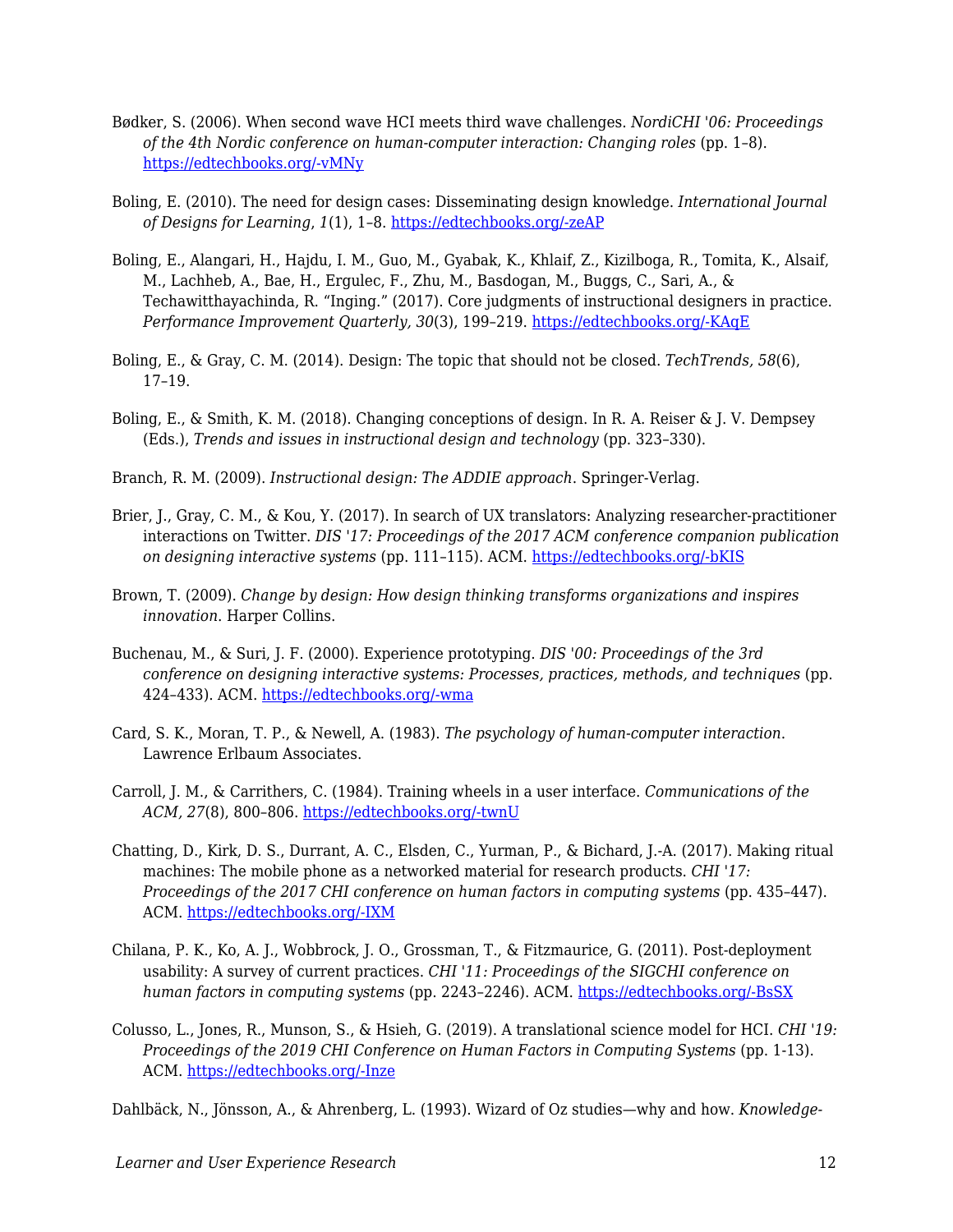*Based Systems, 6*(4), 258–266. [https://edtechbooks.org/-izeM](https://www.sciencedirect.com/science/article/pii/095070519390017N)

Dewey, J. (1934/2005). *Art as experience*. Berkley Pub. Group.

- D'Ignazio, C., Hope, A., Michelson, B., *Churchill,* R., & Zuckerman, E. (2016). A Feminist HCI approach to designing postpartum technologies: When I first saw a breast pump I was wondering if it was a joke. *CHI '16: Proceedings of the 2016 CHI conference on human factors in computing systems* (pp. 2612–2622). ACM. [https://edtechbooks.org/-Kmhh](https://dl.acm.org/citation.cfm?id=2858460)
- Dorst, K. (2015). *Frame innovation: Create new thinking by design*. MIT Press. [https://edtechbooks.org/-cuJW](http://www.worldcat.org/title/frame-innovation-create-new-thinking-by-design/oclc/912378209)
- Dumas, J. S., & Redish, J. (1999). *A practical guide to usability testing*. Intellect Ltd.
- Dunne, A., & Raby, F. (2013). *Speculative everything: Design, fiction, and social dreaming*. MIT Press. [https://edtechbooks.org/-ZcWY](https://doi.org/10.1080/17547075.2015.1051844)
- Elsden, C., Chatting, D., Durrant, A. C., Garbett, A., Nissen, B., Vines, J., & Kirk, D. S. (2017). On speculative enactments. *CHI '17: Proceedings of the 2017 CHI conference on human factors in computing systems* (pp. 5386–5399). ACM. [https://edtechbooks.org/-qfuh](https://doi.org/10.1145/3025453.3025503)
- Gibbons, A. S., Boling, E., & Smith, K. M. (1996). Instructional Design Models. In J. M. Spector (Ed.), *Handbook of research for educational communications and technology* (pp. 607–615). Simon & Schuster Macmillan.
- Gray, C. M. (2015). Critiquing the role of the learner and context in aesthetic learning experiences. In B. Hokanson, G. Clinton, & M. W. Tracey (Ed.), *The design of learning experience* (pp. 199–213). Springer International Publishing. [https://edtechbooks.org/-FVxZ](https://doi.org/10.1007/978-3-319-16504-2_14)
- Gray, C. M. (2016). It's more of a mindset than a method: UX practitioners' conception of design methods. *CHI '16: Proceedings of the 2016 CHI Conference on Human Factors in Computing Systems* (pp. 4044–4055). ACM. [https://edtechbooks.org/-LZWp](https://doi.org/10.1145/2858036.2858410)
- Gray, C. M., & Boling, E. (2016). Inscribing ethics and values in designs for learning: a problematic. *Educational Technology Research and Development: ETR & D, 64*(5), 969–1001. [https://edtechbooks.org/-jcS](https://doi.org/10.1007/s11423-016-9478-x)
- Gray, C. M., Dagli, C., Demiral-Uzan, M., Ergulec, F., Tan, V., Altuwaijri, A. A., Gyabak, K., Hilligoss, M., Kizilboga, R., Tomita, K., & Boling, E. (2015). Judgment and instructional design: *How ID practitioners work in practice. Performance Improvement Quarterly, 28*(3), 25–49. [https://edtechbooks.org/-jCqf](https://doi.org/10.1002/piq.21198)
- Gray, C. M., & Fernandez, T. M. (2018). When world(view)s collide: Contested epistemologies and ontologies in transdisciplinary education. *International Journal of Engineering Education, 34*(2), 574–589.
- Gray, C. M., Stolterman, E., & Siegel, M. A. (2014). Reprioritizing the relationship between HCI research and practice: Bubble-up and trickle-down effects. *DIS '14: Proceedings of the 2014 Conference on Designing Interactive Systems* (pp. 725–734). ACM. [https://edtechbooks.org/-rZrr](https://doi.org/10.1145/2598510.2598595)

Hardy, J., & Vargas, S. (2019). Participatory design and the future of rural LGBTQ communities. *DIS*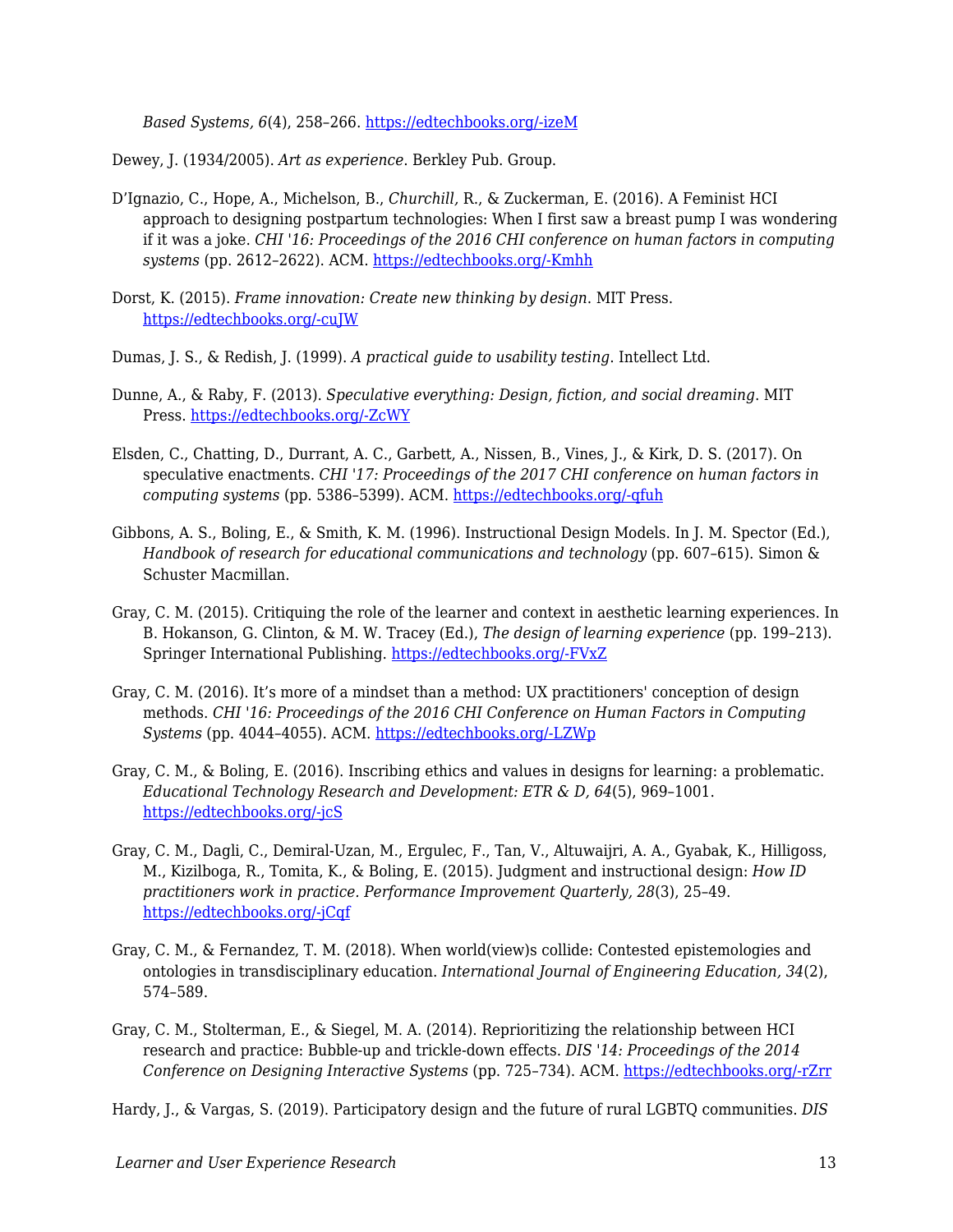*'10 companion: Companion publication of the 2019 on designing interactive systems conference 2019 companion* (pp. 195–199). ACM. [https://edtechbooks.org/-sIz](https://doi.org/10.1145/3301019.3323894)

- Harrison, S., Sengers, P., & Tatar, D. (2011). Making epistemological trouble: Third-paradigm HCI as successor science. *Interacting with Computers, 23*(5), 385–392. [https://edtechbooks.org/-ZriB](https://doi.org/10.1016/j.intcom.2011.03.005)
- Harrison, S., Tatar, D., & Sengers, P. (2007). The three paradigms of HCI. *Alt. Chi. Session at the SIGCHI Conference on Human Factors in Computing Systems* San Jose, California, USA, 1–18.
- Hektner, J. M., Schmidt, J. A., & Csikszentmihalyi, M. (2007). *Experience sampling method: Measuring the quality of everyday life*. SAGE.
- Kilgore, W. (2016, June 20). *UX to LX: The Rise of Learner Experience Design EdSurge News*. EdSurge. [https://edtechbooks.org/-wwV](https://www.edsurge.com/news/2016-06-20-ux-to-lx-the-rise-of-learner-experience-design)
- Kou, Y., & Gray, C. M. (2018). Towards professionalization in an online community of emerging occupation: Discourses among UX practitioners. *GROUP '18: Proceedings of the 2018 ACM conference on supporting groupwork* (pp. 322–334). ACM. [https://edtechbooks.org/-grm](https://doi.org/10.1145/3148330.3148352)
- Kou, Y., Kow, Y. M., Gui, X., & Cheng, W. (2017). One social movement, two social media sites: A comparative study of public discourses. *Computer Supported Cooperative Work (CSCW), 26*(4), 807–836. [https://edtechbooks.org/-SRmk](https://doi.org/10.1007/s10606-017-9284-y)
- Kuutti, K., & Bannon, L. J. (2014). The turn to practice in HCI: Towards a research agenda. *CHI '14: Proceedings of the SIGCHI conference on human factors in computing systems (pp. 3543-3552).* ACM. [https://edtechbooks.org/-Pnw](https://doi.org/10.1145/2556288.2557111)
- Lallemand, C., Gronier, G., & Koenig, V. (2015). User experience: A concept without consensus? Exploring practitioners' perspectives through an international survey. *Computers in Human Behavior, 43*, 35–48. [https://edtechbooks.org/-IyrP](https://doi.org/10.1016/j.chb.2014.10.048)
- Lim, Y.-K., Stolterman, E., & Tenenberg, J. (2008). The anatomy of prototypes: Prototypes as filters, prototypes as manifestations of design ideas. *ACM Transactions on Computer-Human Interaction: A Publication of the Association for Computing Machinery, 15*(2),7. [https://edtechbooks.org/-bMRS](https://doi.org/10.1145/1375761.1375762)
- Lindley, J., & Coulton, P. (2016). Pushing the limits of design fiction: The case for fictional research papers. *CHI '16: Proceedings of the 2016 CHI Conference on Human Factors in Computing Systems* (pp. 4032–4043). ACM. [https://edtechbooks.org/-VRVg](https://doi.org/10.1145/2858036.2858446)
- Löwgren, J. (2013). Annotated portfolios and other forms of intermediate-level knowledge. *Interactions, 20*(1), 30–34. [https://edtechbooks.org/-vYxY](https://doi.org/10.1145/2405716.2405725)
- Marsden, N., & Pröbster, M. (2019). Personas and Identity: Looking at Multiple Identities to Inform the Construction of Personas. *CHI '19: Proceedings of the 2019 CHI conference on human factors in computing systems* (pp. 1–14). ACM. [https://edtechbooks.org/-Zaqb](https://doi.org/10.1145/3290605.3300565)
- Martin, B., & Hanington, B. (2012). *Universal methods of design: 100 ways to research complex problems, develop innovative ideas, and design effective solutions*. Rockport Publishers.

Martin, R. L. (2009). *The design of business: Why design thinking is the next competitive advantage*.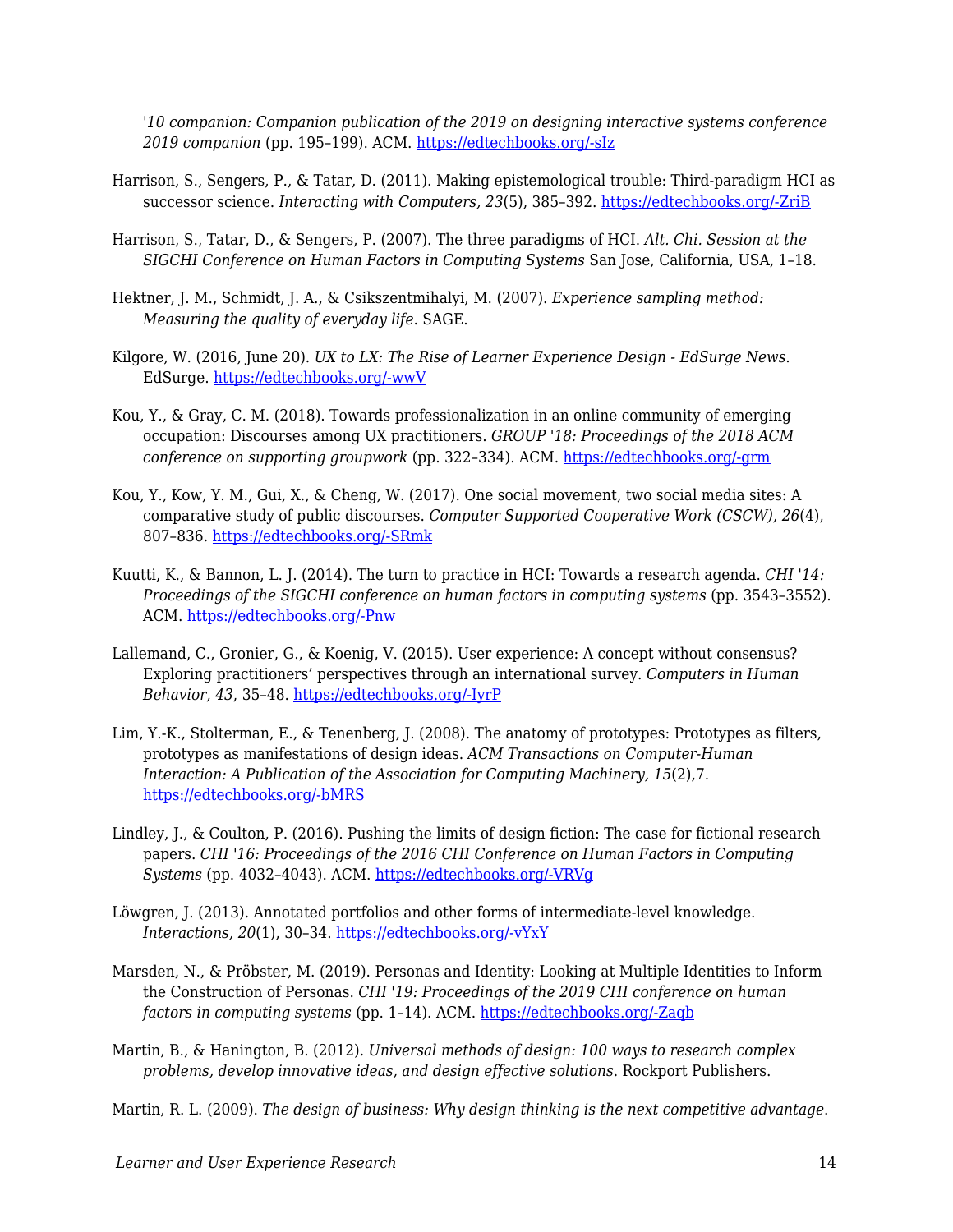Harvard Business Press.

- McCarthy, J., & Wright, P. (2015). *Taking [a]part: The politics and aesthetics of participation in experience-centered design*. MIT Press.
- McRoberts, S., Ma, H., Hall, A., & Yarosh, S. (2017). Share first, save later: Performance of self through snapchat stories. *CHI '17: Proceedings of the 2017 CHI Conference on Human Factors in Computing Systems* (pp. 6902–6911). ACM. [https://edtechbooks.org/-AFD](https://doi.org/10.1145/3025453.3025771)
- Merrill, M. D., Drake, L., Lacy, M. J., Pratt, J., & the ID<sub>2</sub> Research Group. (1996). Reclaiming instructional design. *Educational Technology Research and Development: ETR & D, 36*(5), 5–7. [https://edtechbooks.org/-AZY](http://www.jstor.org/stable/44428356)
- Nelson, H. G., & Stolterman, E. (2012). *The design way: Intentional change in an unpredictable world* (2nd ed.). MIT Press.
- Odom, W., Wakkary, R., Hol, J., Naus, B., Verburg, P., Amram, T., & Chen, A. Y. S. (2019). Investigating slowness as a frame to design longer-term experiences with personal data: A field study of Olly. *CHI '19: Proceedings of the 2019 CHI conference on human factors in computing systems* (pp. 1–16). ACM. [https://edtechbooks.org/-xHFw](https://doi.org/10.1145/3290605.3300264)
- Olson, G., & Olson, J. (2000). Distance matters. *Human–Computer Interaction, 15*(2), 139–178. [https://edtechbooks.org/-JNx](https://doi.org/10.1207/S15327051HCI1523_4)
- Olson, J. S., & Kellogg, W. A. (2014). *Ways of knowing in HCI*. Springer.
- Parrish, P. (2013). Designing for the half-known world: Lessons for instructional designers from the craft of narrative fiction. In B. Hokanson & A. Gibbons (Eds.), *Design in Educational Technology* (Vol. 1, pp. 261–270). Springer International Publishing. [https://edtechbooks.org/-JSgN](http://link.springer.com/10.1007/978-3-319-00927-8_15)
- Parrish, P. E. (2009). Aesthetic principles for instructional design. *Educational Technology Research and Development: ETR & D, 57*(4), 511–528. [https://edtechbooks.org/-vyk](https://doi.org/10.1007/s11423-007-9060-7)
- Qaurooni, D., Ghazinejad, A., Kouper, I., & Ekbia, H. (2016). Citizens for science and science for citizens: The view from participatory design. *CHI '16: Proceedings of the 2016 CHI Conference on Human Factors in Computing Systems* (pp. 1822–1826). ACM. [https://edtechbooks.org/-QBu](https://doi.org/10.1145/2858036.2858575)
- Reeves, S. (2019). How UX Practitioners Produce Findings in Usability Testing. *ACM Transactions on Computer-Human Interaction, 26(*1), 1–38. [https://edtechbooks.org/-sJo](https://doi.org/10.1145/3299096)
- Reeves, S., Ljungblad, S., Buie, E., Clemmensen, T., Dray, S., Fleck, R., Gray, C. M., Instone, K., Lallemand, C., Lindgaard, G., Resmini, A., Siegel, M., Stumpf, S., Velt, R., & Whitehead, S. (2018). *Proceedings of the Nottingham symposium on connecting HCI and UX.* [https://edtechbooks.org/-UUv](https://doi.org/10.17639/8vez-c741)
- Reigeluth, C. M. (2013). *Instructional design theories and models: An overview of their current status*. Taylor and Francis.
- Reigeluth, C. M., & Frick, T. W. (1999). Formative research: A methodology for creating and improving design theories. In C. Reigeluth (Ed.), *Instructional design theories and models: A new paradigm of instructional theory* (Vol. 2, pp. 633–651). Lawrence Erlbaum Associates.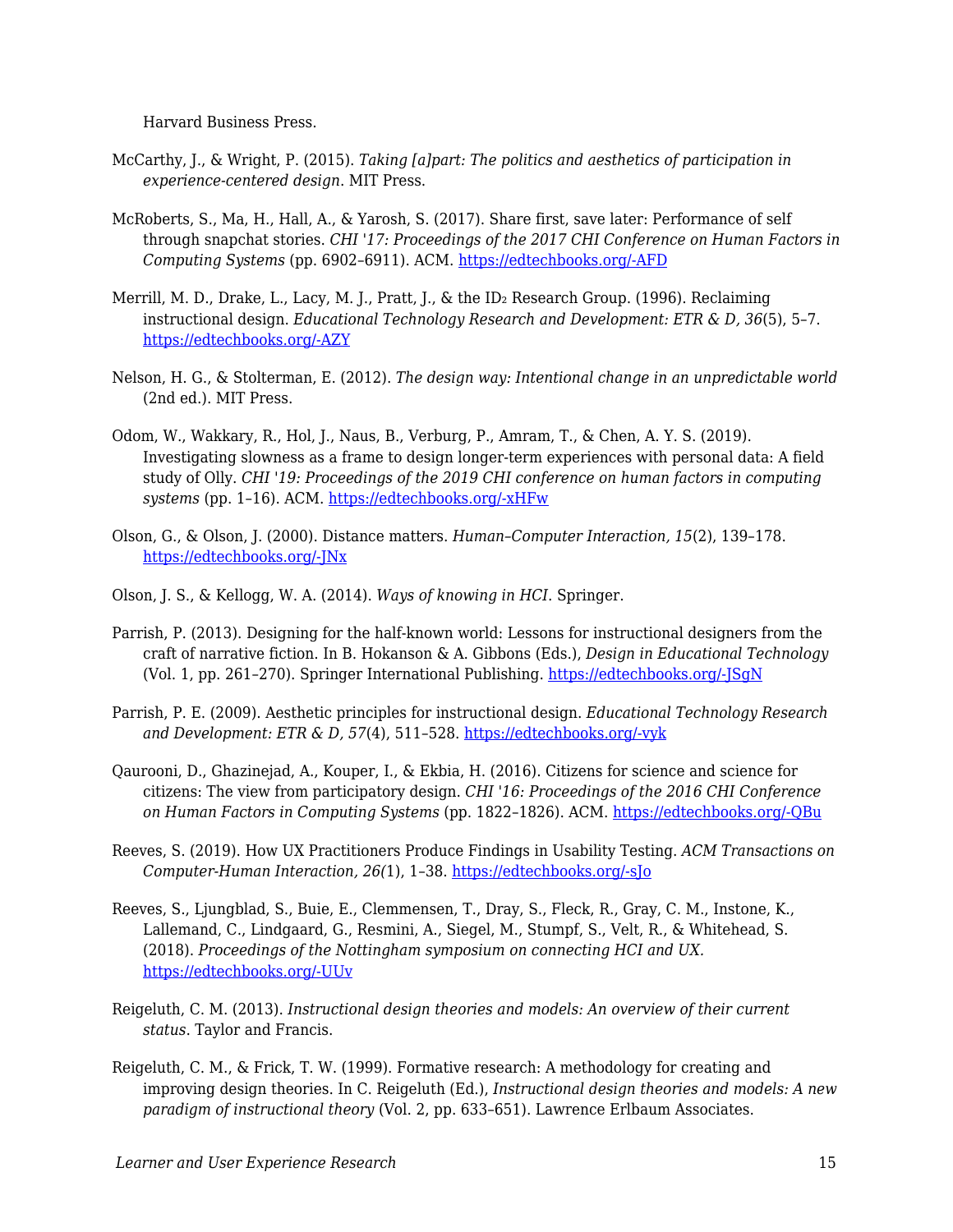- Roedl, D. J., & Stolterman, E. (2013). Design research at CHI and its applicability to design practice. *CHI '13: Proceedings of the SIGCHI Conference on Human Factors in Computing Systems* (pp. 1951–1954). ACM. [https://edtechbooks.org/-kNzH](https://doi.org/10.1145/2470654.2466257)
- Rogers, Y. (2012). *HCI theory: Classical, modern, and contemporary* (Vol. 5). Morgan & Claypool Publishers.
- Sanders, E. B.-N., & Stappers, P. J. (2008). Co-creation and the new landscapes of design. *CoDesign, 4*(1), 5–18. [https://edtechbooks.org/-ZZq](https://doi.org/10.1080/15710880701875068)
- Schön, D. A. (1990). The design process. In V. A. Howard (Ed.), *Varieties of thinking: Essays from Harvard's philosophy of education research center* (pp. 111–141). Routledge.
- Sengers, P., Boehner, K., David, S., & Kaye, J. 'jofish'. (2005). Reflective design. *CC '05; Proceedings of the 4th decennial conference on critical computing between sense and sensibility* (pp. 49–58). ACM. [https://edtechbooks.org/-kvJ](https://doi.org/10.1145/1094562.1094569)
- Simonsen, J., & Robertson, T. (2012). *Routledge international handbook of participatory design*. Routledge.
- Smith, K. M., & Boling, E. (2009). What do we make of design? Design as a concept in educational technology. *Educational Technology Research and Development: ETR & D, 49*(4), 3–17.
- Strahm, B., Gray, C. M., & Vorvoreanu, M. (2018). Generating mobile application onboarding insights through minimalist instruction. *DIS '18: Proceedings of the 2018 designing interactive systems conference* (pp. 361–372). ACM. [https://edtechbooks.org/-Jduy](https://doi.org/10.1145/3196709.3196727)
- Strohmayer, A., Clamen, J., & Laing, M. (2019). Technologies for social justice: Lessons from sex workers on the front lines. *CHI '19: Proceedings of the 2019 CHI conference on human factors in computing systems* (pp. 1–14). ACM. [https://edtechbooks.org/-GVRG](https://doi.org/10.1145/3290605.3300882)
- Suchman, L. A. (1987). *Plans and situated actions: the problem of human-machine communication*. Cambridge University Press. [https://edtechbooks.org/-Rim](http://dl.acm.org/citation.cfm?id=38407)
- Toombs, A. L. (2014, January 18). *The pee timer: Connecting the arduino, the intel perceptual computing camera, and a submersible water pump*. Instructables. [https://edtechbooks.org/-oshM](https://www.instructables.com/id/The-Pee-Timer-Connecting-the-Arduino-the-Intel-Per/)
- Toombs, A. L., Whitley, D., & Gray, C. M. (2020). Autono-preneurial agents in the community: Developing a socially aware API for autonomous entrepreneurial lawn mowers. *GROUP '20: Companion of the 2020 ACM International Conference on Supporting Group Work* (pp. 69–82). ACM. [https://edtechbooks.org/-ItgP](https://doi.org/10.1145/3323994.3369900)
- Wallace, J., McCarthy, J., Wright, P. C., & Olivier, P. (2013). Making design probes work. *CHI '13: Proceedings of the SIGCHI Conference on Human Factors in Computing Systems (pp.* 3441–3450). ACM. [https://edtechbooks.org/-SXPB](https://doi.org/10.1145/2470654.2466473)
- Wang, F., & Hannafin, M. J. (2005). Design-based research and technology-enhanced learning environments. *Educational Technology Research and Development: ETR & D, 53*(4), 5–23.
- Wharton, C., Rieman, J., Lewis, C., & Polson, P. (1994). The cognitive walkthrough method: A practitioner's guide. *Usability Inspection Methods*, 105–140.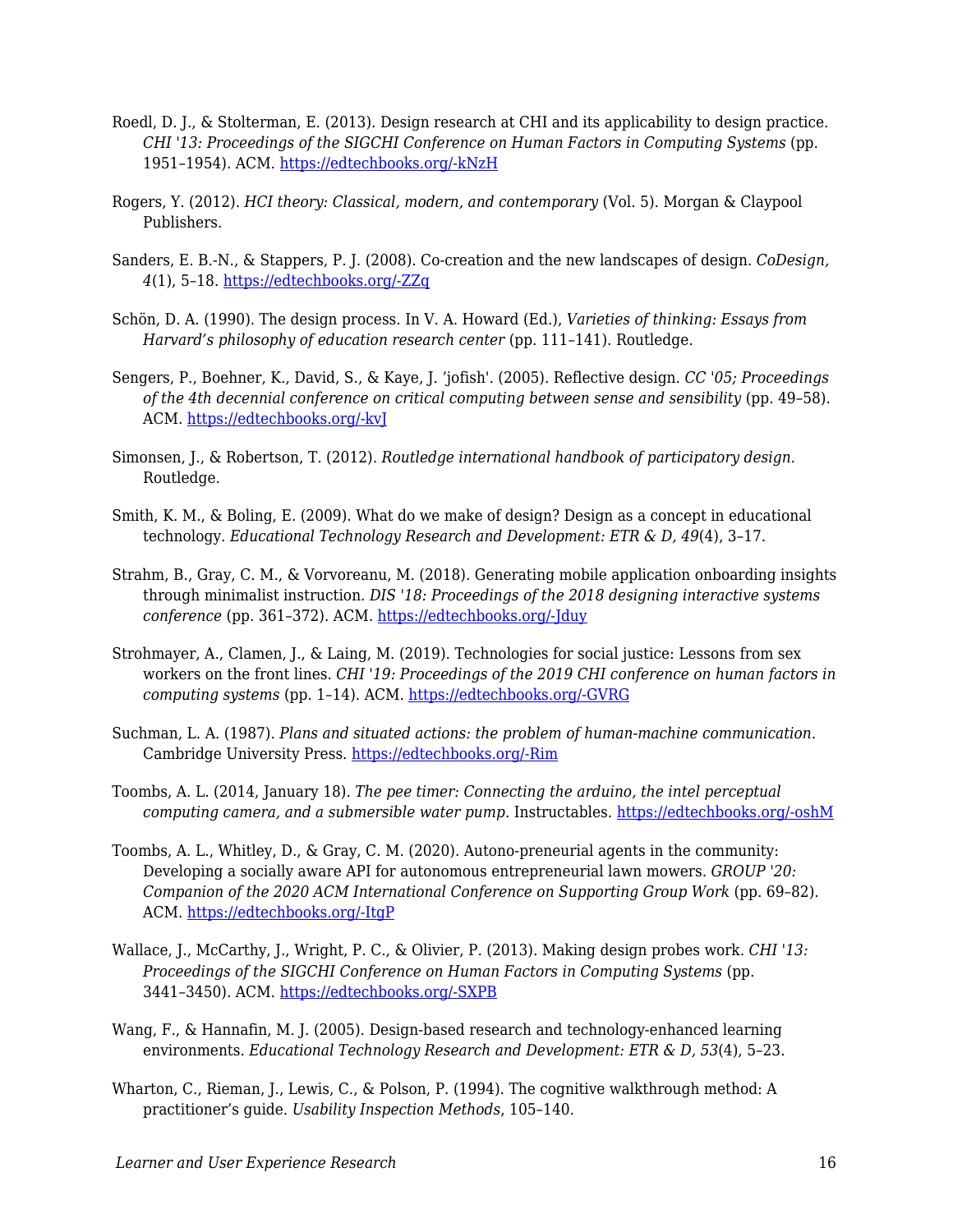Wright, P., & McCarthy, J. (2004). *Technology as experience*. MIT Press.

Zimmerman, J., Forlizzi, J., & Evenson, S. (2007). Research through design as a method for interaction design research in HCI. *Proceedings of the SIGCHI Conference on Human Factors in Computing Systems* (pp. 493-502). ACM. [https://edtechbooks.org/-YrS](https://doi.org/10.1145/1240624.1240704)

# **Acknowledgements**

I wish to express my sincere thanks to Austin Toombs for his helpful critique of multiple drafts of this chapter. In addition, I gratefully acknowledge the formative reviews of other chapter authors and the book editors, which sharpened the focus of the text.